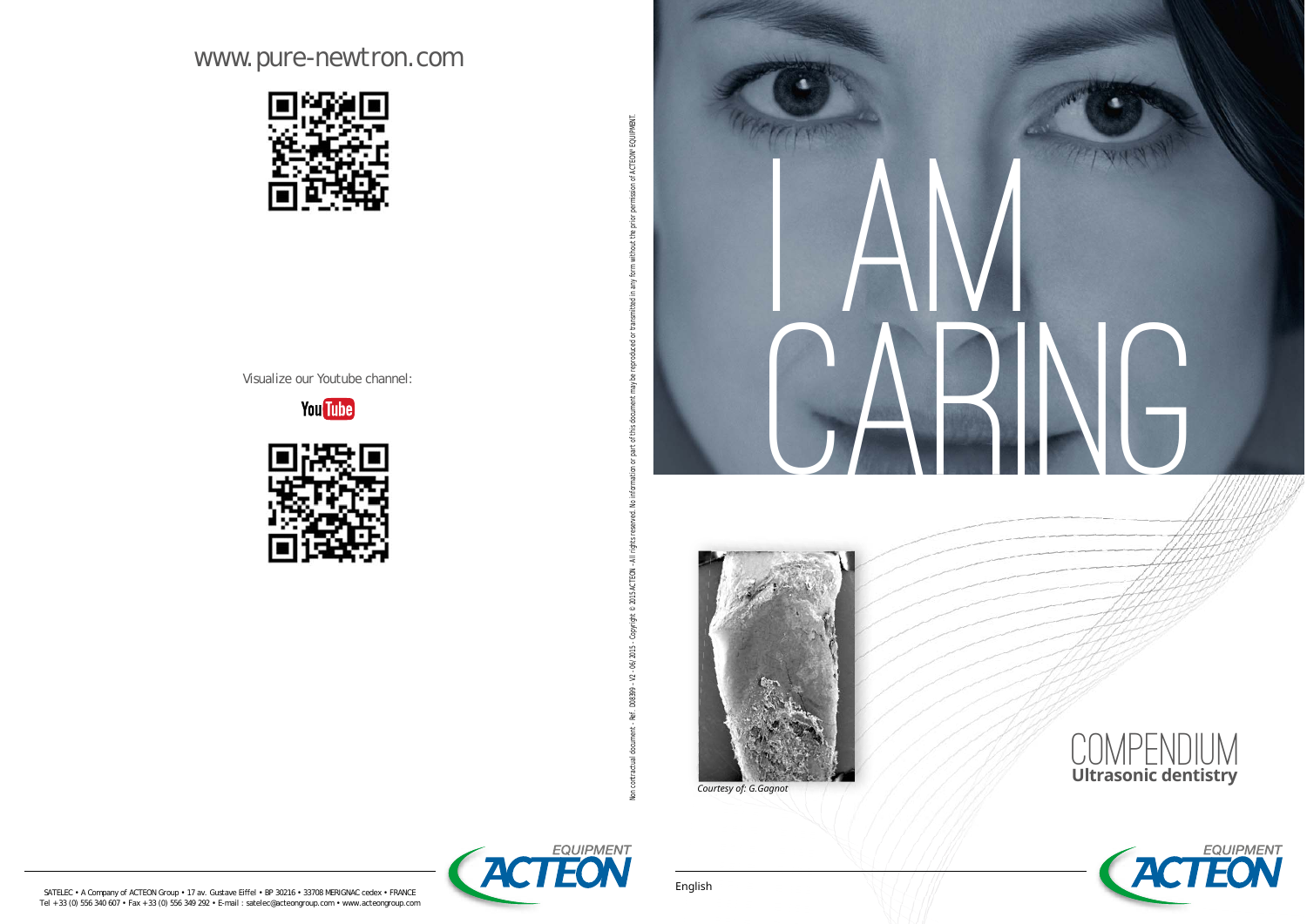# ULTRASONICS PERFORMANCES IN ODONTOLOGY

**GENERAL INFORMATION**

**ULTRASONICS AND PACEMAKERS**

....................................................................... p4

....................................................................... p7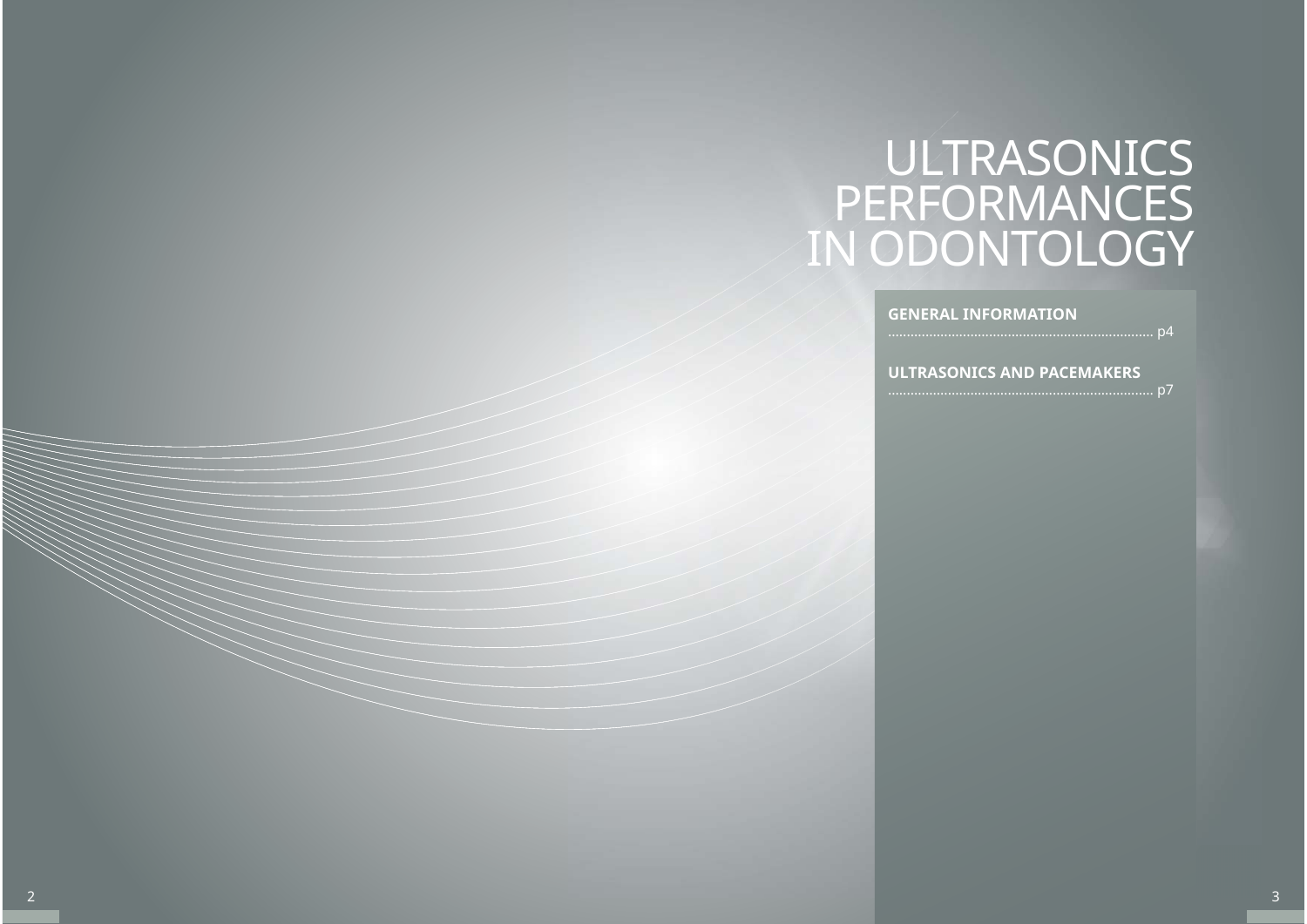## ULTRASONICS IN DENTISTRY, THERAPEUTIC APPLICATIONS\*

*G. Gagnot et al.* Mémento, Editions CdP, 2008

> Les ultrasons en odontologie Anodications their

#### **Abstract**

MÉMENTC

 $\ddot{\circ}$ 

**GENERAL INFORMATION**

**GENERAL INFORMATION** 

The purpose of this book is to guide the clinician in his knowledge and his daily use of ultrasonics.

> *The use of ultrasonic instruments revolutionizes the practice of dentistry. With this technology, dentistry becomes less invasive and more accurate.*

*The quality of the vibrations, the knowledge of the movement and the huge choice of tips allow us to state that the ultrasonic instrumentation is essential in all aspects of surgery and dentistry.*

*In all areas, its effi cacy and safety of action complement and supplant the manual and rotary instrumentation. The devices are no longer ultrasonic scalers, they are generators of ultrasonic vibrations that are recommended for prophylaxis, periodontics, endodontics, prosthetics, conservative dentistry and oral surgery.* "

# THE PROPER USE OF ULTRASONIC DEVICES: CONTROL OF VIBRATIONS\*

*G. Gagnot, M-G. Poblete* Revue d'Odonto Stomatologie, 33:85-95, Mai 2004

#### **Abstract**

The aim of this article is to present the effects generated by vibrations from ultrasonic inserts used in dentistry.

These effects are often not well known to practitioners and thus not applied with their entire therapeutic potential.

We shall analyse the parameters that regulate the vibration of an insert: the frequency and the amplitude.

The unwanted side effects are discomfort for patients and practitioners. Which can consequently lead to irreversible tissue damage. This knowledge has to lead practitioners to regulate their generators correctly and to properly manipulate the inserts in order to liberate the best vibration at its extremity thus increasing its therapeutic potential.

*Treatment effi ciency is bound to correct use of the instrument, which implies:*

*At the level of the generator:*

- *Power regulation for adequate percussion adapted to the type of bacteria and debris on the root surface and in the pockets.*
- *Regulation of the irrigation liquid at the insert extremity to eliminate debris from the pocket and to avoid heat damage.*

*At the level of the practitioner :*

- *Low lateral pressure for best use of the vibration wave.*
- *Tangential contact to the root surface at the extremity of the insert, helping also to reduce noise.*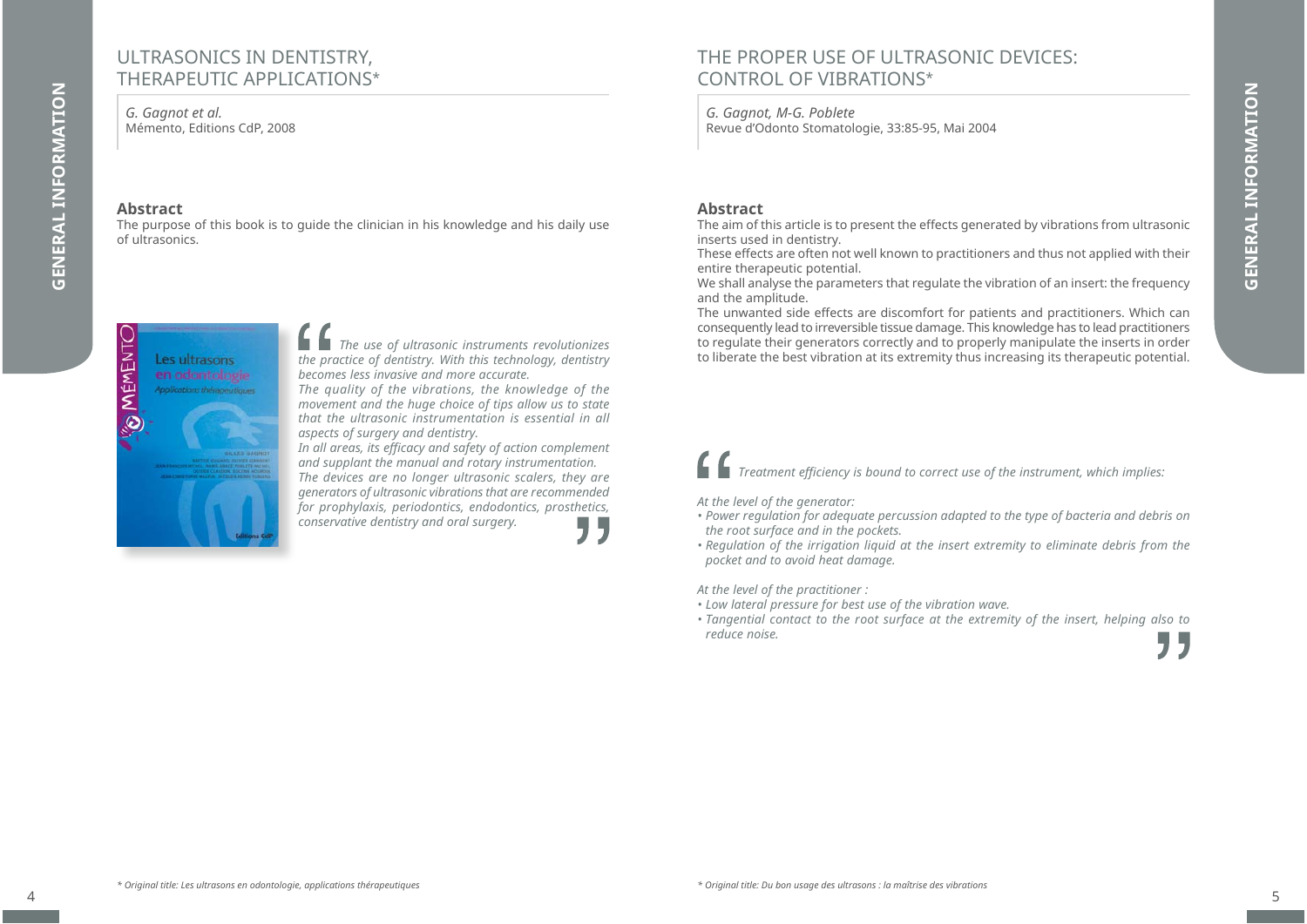# THE POWER OF ULTRASONICS

#### *F. van der Weijen* Quintessence International, 2007

#### **Abstract**

**GENERAL INFORMATION**

**GENERAL INFORMATION** 

This reference book offers the key to the successul use of ultrasonic instruments.

*A unique characteristic of the ultrasonic scalers is the cavitation effect and the micro-streaming that occurs in the cooling liquid.* 

*Micro-streaming is the result of the rapid movement of the ultrasonic scaler, leading to tensile and compressive forces and pressure reductions around its tip. Small hollows resembling bubbles are formed at the end of the*  ultrasonic tip. These bubbles are filled with water vapor/ *gas and vibrate along with their source. They grow and implode, forming a mass of micro-bubbles.* 

*This cavitation phenomenon depends on the frequency of the ultrasonic vibration.* " DO ULTRASONIC DENTAL SCALERS INTERFERE WITH IMPLANTABLE CARDIOVERTER DEFIBRILLATORS ? AN IN VIVO INVESTIGATION

*C. Maiorana, G. B. Grossi , R. A. Garramone, R. Manfredini, F. Santoro* Journal of Dentistry ; 41(11):955-9, Nov 2013.

#### **Keywords**

Electromagnetic interference; implantable cardioverter defi brillator; ultrasonic dental scaler.

#### **Abstract**

#### Objectives:

To test the in vivo effects of an ultrasonic dental scaler on various implanted cardioverter defibrillator (ICD) models.

#### Methods:

12 consecutive patients with ICDs had continuous both electrocardiogram monitoring and device interrogation to detect interferences during the use of an ultrasonic dental scaler.

#### Results:

No interferences were detected by any ICD. Evaluation of the electrocardiograms for each patient failed to show any abnormalities in pacing during testing.

#### Conclusion:

The results of this study suggest that the routinary clinic use of piezoelectric dental scalers do not interfere with the functioning of any of the tested ICDs.

*This is the first in vivo study to investigate electromagnetic interference (EMI) of Implanted Cardioverter Defibrillator (ICD) activity during the operation with ultrasonic dental scaler.*

*Ultrasonic dental scalers have been suspected of EMI with the normal functioning of ICDs and the use of this type of equipment for patients with these devices has been controversial. However, manufacturers of the ICDs state that the use of ultrasonic scalers is allowed or that there is no known risk to ICDs when using dental ultrasonic scalers.* 

*Although we encourage patients and practitionners to previously ask advice to their cardiologists, we may expect that piezo-ultrasonic generators will not affect the functionning of current ICDs during scaling procedures.*

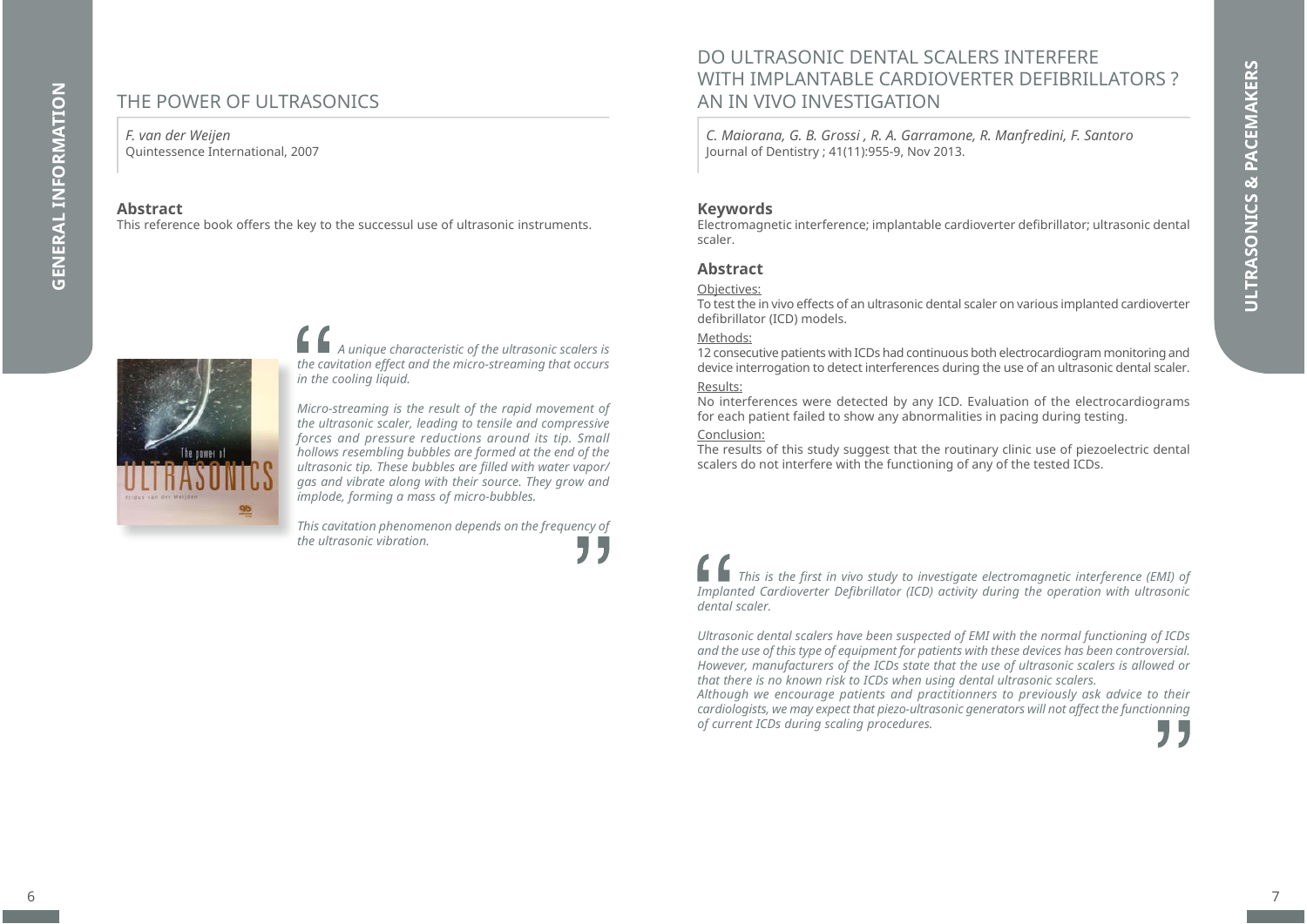# PROPHYLAXIS

| <b>SCALING AND PRESERVATION</b>                      |  |
|------------------------------------------------------|--|
| <b>SCALING AND</b><br><b>DENTAL PLAQUE REVEALERS</b> |  |
|                                                      |  |
| <b>CARIES TREATMENT</b>                              |  |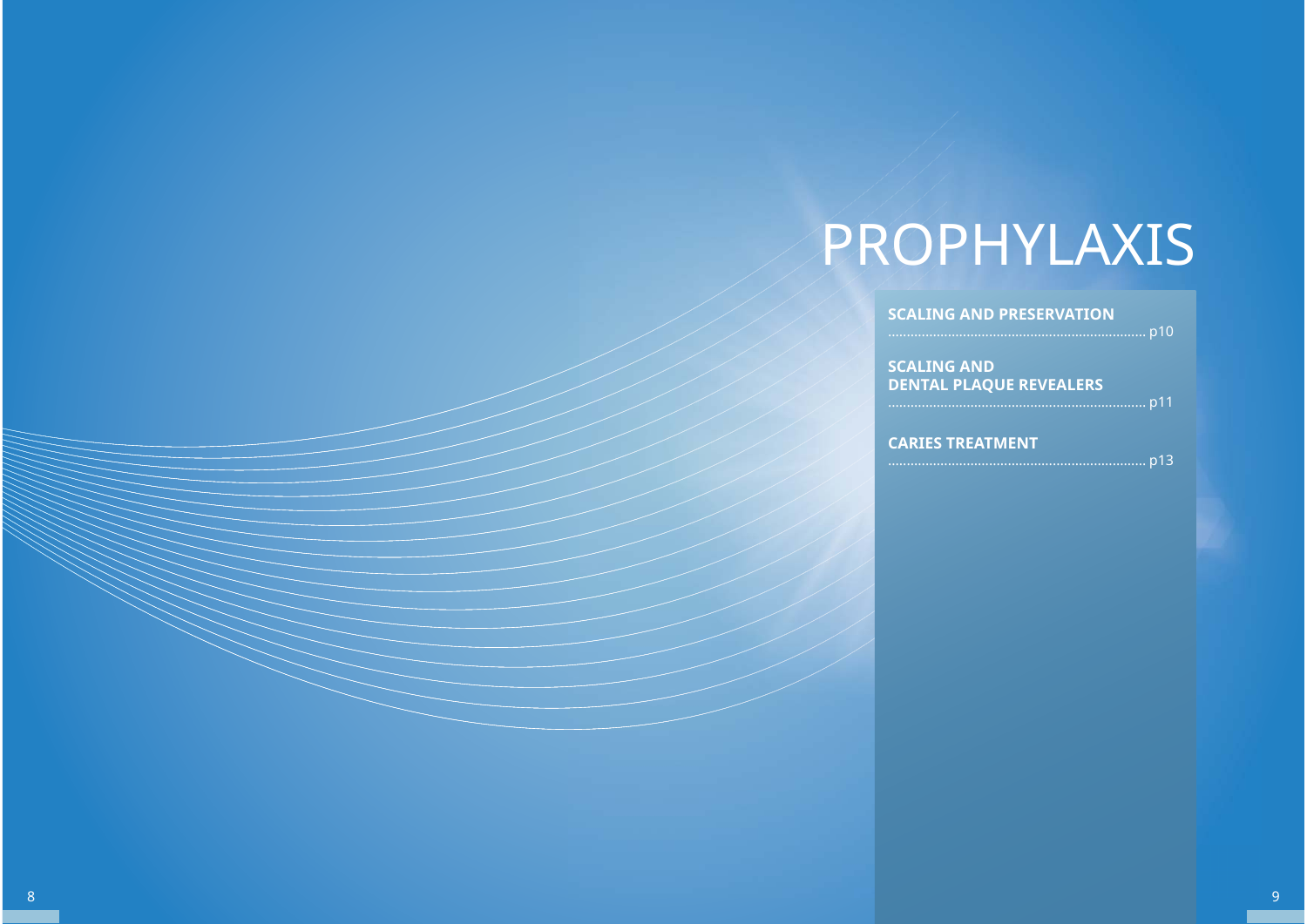# **SCALING & PRESERVATION SCALING & PRESERVATION**

# IN VITRO EVALUATION OF TEMPERATURE CHANGES IN THE ROOT CANAL INDUCED BY ULTRASONICS SCALERS

*U. Van der Velden, TJG. Koster, AJ. Feilzer, MF. Timmerman, GA. Van der Weijden* International Journal of Dental Hygiene, 2014

#### **Keywords**

Cooling water, root canal, temperature, ultrasonic scaling.

#### **Abstract**

#### Objectives:

To evaluate in vitro the thermal effects induced by four different ultrasonic scalers on the temperature in the root canal during ultrasonic scaling.

#### Methods:

An extracted lower central incisor provided with a thermocouple in the root canal and a tube, entering the tooth incisally and exiting it apically to simulate an artificial bloodstream, was placed in a model of the lower jaw with soft artificial gingiva. Tested ultrasonic scaler systems included: EMS PM-600, Satelec P-max, Durr Vector and Dentsply Cavitron. The tooth was scaled with each system at full water supply of 21°C. Furthermore, the amount of water supply was determined to maintain during scaling a constant temperature in the root canal. Finally, thermal changes due to scaling without water were assessed.

#### Results:

Except for the Vector, all scaler systems showed a temperature decrease in the root canal. The Vector with water/polish suspension showed a trend towards an increase in temperature. To maintain a constant temperature in the root canal the Cavitron needed twice the amount of water compared with PM-600 and P-max. Without water, all scaling systems induced a temperature increase.

#### Conclusion:

For safe ultrasonic scaling, care should be taken that the cooling water has room temperature and that, dependent on the scaler system, the proper amount of water is supplied.

# *A rise of temperature of more than 3°C in dental pulp during dental procedures can lead to vascular injuries and tissue necrosis.*

For all three piezo devices, it was shown that lower water supply settings than the advised full *amount can be used, which may be beneficial for the operator's visibility and to reduce risks of cross-contamination.*

*The P-max needed the least water supply ranging from 7.9 to 12.6 ml/min. Indeed, Newtron module is very safe for dentinal tissue since the minimal irrigation flow recommended for perio tips is 13 ml/min, a drop-by-drop setting.*

*Cavitron needed approximately the double amount of water cooling to have a constant temperature of the root canal. The Vector fi nally presented a risk of an increase in temperature in the root.*

CLINICAL EVALUATION OF ASSISTED SUPRAGINGIVAL SCALING BY PLAQUE DISCLOSING AGENT FIAG<sup>™</sup> FOR BIFD<sup>\*</sup>

#### *Timothée Marrien*

Thèse pour l'obtention du Diplôme d'Etat de Docteur en Chirurgie dentaire - n°21 - 2015 *Mention honorable (Thesis)*

#### **Keywords**

Dental plaque, supragingival scaling, fluorescein, F.L.A.G.™ for B.LED;

#### **Abstract**

#### Objectives:

A new supragingival scaling technique associated with a fluorescent plaque disclosing agent was developed: the F.L.A.G.TM for B.LED of ACTEON. The aim of this clinical study was to evaluate this device in terms of quality and care's duration.

#### Patients and Methods:

Thirty volonteers (29  $\pm$  13 years) were treated by two operators in a study like Split mouth design. The buccal surfaces of anterior teeth were divided into two groups randomly: a control group treated with ultrasonic scaling and a test group treated with the F.L.A.G.™ for B.LED. We repeatedly measured plaque indexes with a probe or the disclosing solution, and duration of the care for every patient and every sector.

#### Results:

The plaque index of the side test was on average lower than the plaque index side reference of 0.22 (Löe et Silness scale; p<0.0001). The time of scaling test sector was on average lower of 9,7 seconds than the one of the control sector (p=0.0148).

#### Discussion:

The F.L.A.G.<sup>TM</sup> for B.LED device brings a profit by eliminating more dental plaque and reducing the duration of treatment.

*The results of this prospective study showed that the brush application of F.L.A.G.TM for B.LED dental plaque discloser improves the subgingival scaling in terms of quality and time compared to traditional scaling.*

#### **Quality of care**

- *At the end of treatment, the plaque index of the side treated without F.L.A.G.™ for B.LED decreased by 68%, while the plaque index of the side treated with F.L.A.G.TM for B.LED decreased by 87.5% . Thus, the use of F.L.A.G.TM for B.LED improved the dental plaque removal of 19.5%.*
- *After re-application of the discloser for fi nal control, we notice that F.L.A.G.TM for B.LED improved dental plaque removal by 26.5%.*

#### **Time saving**

- *The F.L.A.G.TM for B.LED allowed to gain about 9.7 seconds during the treatment of vestibular surfaces of six teeth compared to conventional scaling.*
- *The total processing time of the mouth should therefore decrease by 51 sec. This time does not include the application of F.L.A.G.TM for B.LED on teeth and rinsing.*
- *The time saving observed with F.L.A.G.TM for B.LED proves that treatment is optimized. The practitioner focuses only on the affected areas and avoids over intrumentation on plaque-free tooth surfaces.*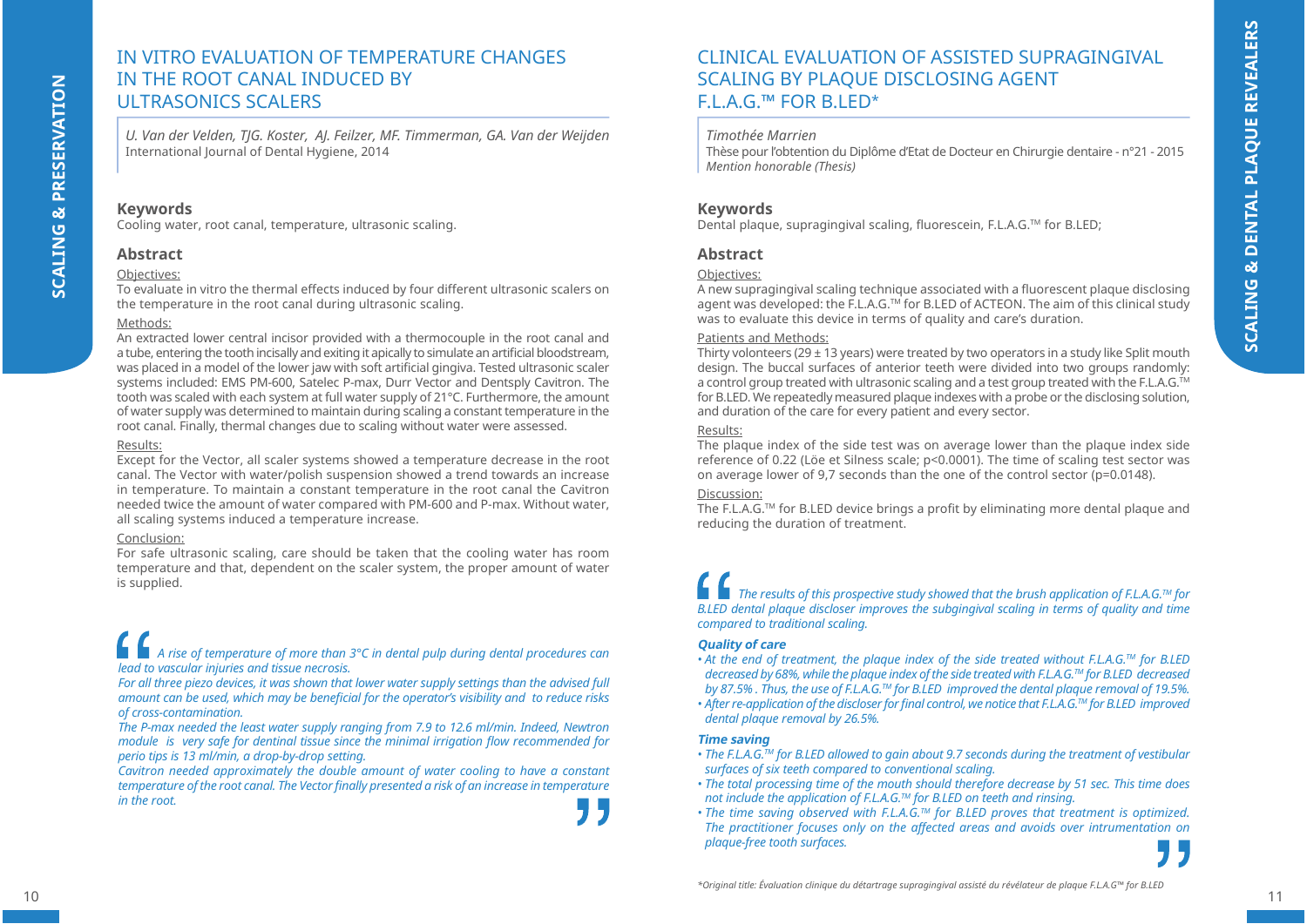# SIGNIFICANT ADVANCESIN DENTAL PROPHYLAXIS: ULTRASONIC TREATMENT WITH ACTEON'S B.LED TECHNOLOGY\*

*V. Braun*

DZW Die Zahnarztwoche - Edition 37/13, 11 Sept 2013

#### **Abstract**

"If the dental plaque is fluorescent, removing it is not a challenge."

*Staining the plaque makes my work easier. Being able to see where I have to intervene makes the task much simpler. The advantage of this approach is that I avoid under or over treatment. The patients can also see the care I take with each tooth. I discuss the procedure with them and involve them in the control process using the images (pre/post) from the intraoral camera. Nine out of ten patients really appreciate the precision of my work and do not complain if it lasts longer or costs more. [...]* 

*With the help of the SLIM B.LED handpiece and the F.L.A.G.™ plaque indicator, I can quickly and safely detect plaque and tartar, and immediately remove them with the ultrasonic handpiece. When I apply the fluid to the teeth, the colour indicator attaches itself to the plaque* and becomes fluorescent yellow/green under the blue LED light of the handpiece.

# FFFECT OF ULTRASONIC DIAMOND TIP ON DENTIN BONDING OF COMPOSITE

*H. Takanashi, R. Kishikawa, N. Iwamoto, M. Otsuki, J. Tagami* IADR/AADR/CADR - poster 1509, 2007

#### **Abstract**

#### Objectives:

The purpose of this study was to evaluate the effect of an ultrasonic diamond tip on dentin bond strength of resin composite.

#### Methods:

Twelve extracted human third molars were ground to obtain flat midcoronal dentin surface. The surfaces were polished with #600 SiC paper. The specimens were divided into four groups. The surfaces of each group were treated as follows. Group 1: The surface was not ground moreover. Group 2: The surface was ground by a round-shape steel bur (016, J Morita, Japan) with a low-speed micromotor handpiece. Group 3: The surface was ground by a round-shape diamond bur (M340, J Morita, Japan) with a high-speed turbine handpiece. Group 4: The surface was ground by a diamond-particle tip (EX1, Excavus, Satelec, France) with ultrasonic generator (P5 Newtron, Satelec France). Each surface was treated with a self-etching primer adhesive (Clearfil SE Bond, Kuraray Medical, Japan) and a photo-cure composite (Clearfil AP-X, Kuraray Medical, Japan) was placed and photo-cured.

After 24 hrs, each sample was crosscut and re-crosscut perpendicular to the resin-dentin interface to obtain 0.7x0.7 mm beam-shaped specimens. The specimens were subjected to the micro-tensile bond test at cross head speed of 1 mm/min (N=45).

#### Results:

The mean of the micro-tensile bond strengths and SD were as follows (MPa); Group 1: 79.8 (21.3), Group 2: 79.7 (17.6), Group 3: 69.9 (13.2), Group 4: 79.5 (11.2). The bond strengths of Group 2 and 4 were statistically higher than that of Group 3. There was no statistical significance among the bond strengths of Group 1, 2 and 4.

#### Conclusion:

The ground dentin using ultrasonic diamond tip did not reduce the dentin bond strength of resin composite.

*The Excavus tips, with their small shape and the selective cut given by ultrasonics, can treat caries without damaging the adjacent teeth. Moreover, the regularity of their diamond coating gives them outstanding quality of grounding.*

*Finally, the preparation of the micro-cavities with Excavus tips retains the adhesive properties with the composite materials.*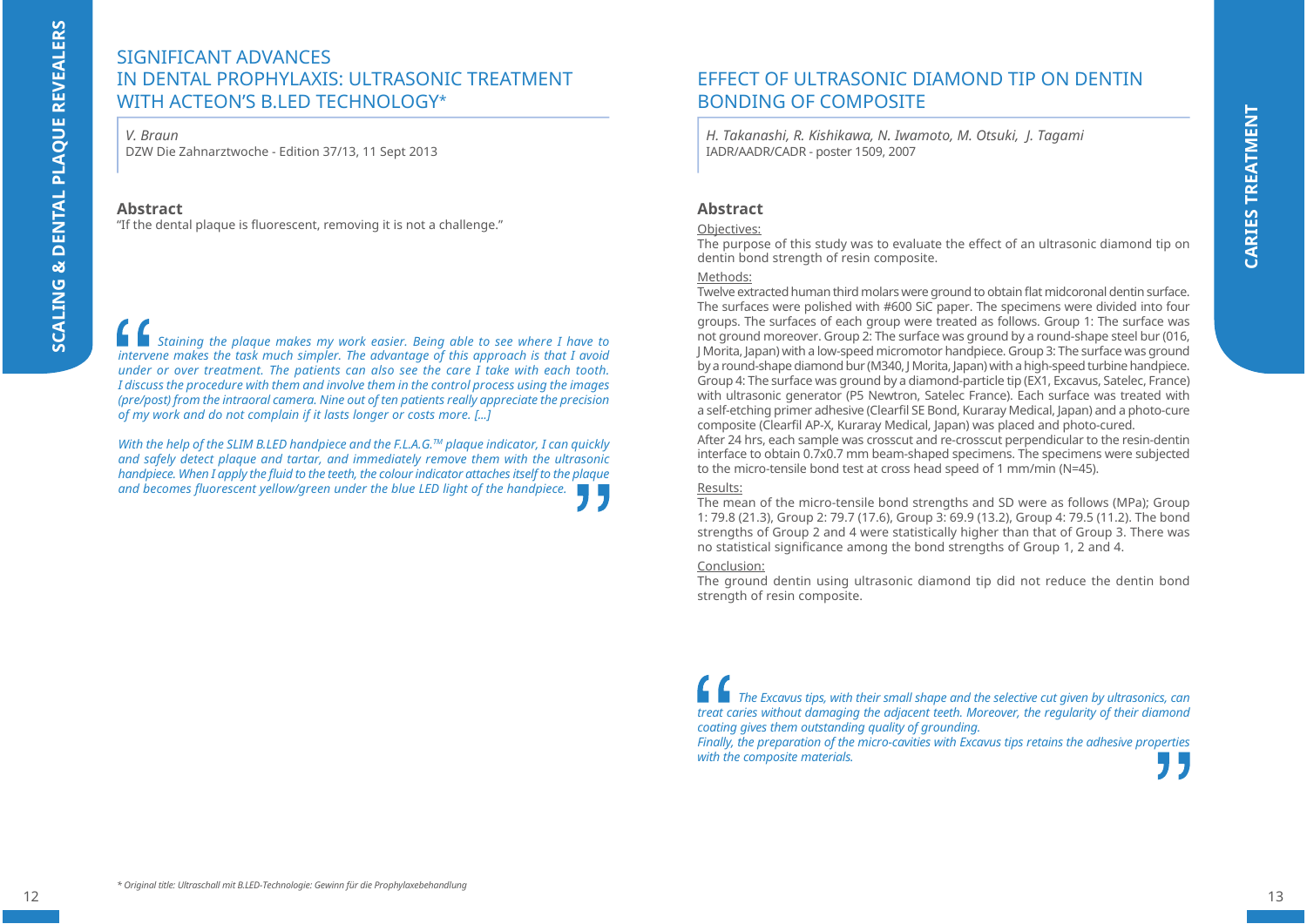# PERIODONTICS

| <b>PERIODONTAL DEBRIDEMENT</b> |
|--------------------------------|
| <b>ROOT PLANING</b>            |
| <b>PERIODONTAL MAINTENANCE</b> |
| <b>IMPLANT CARE</b>            |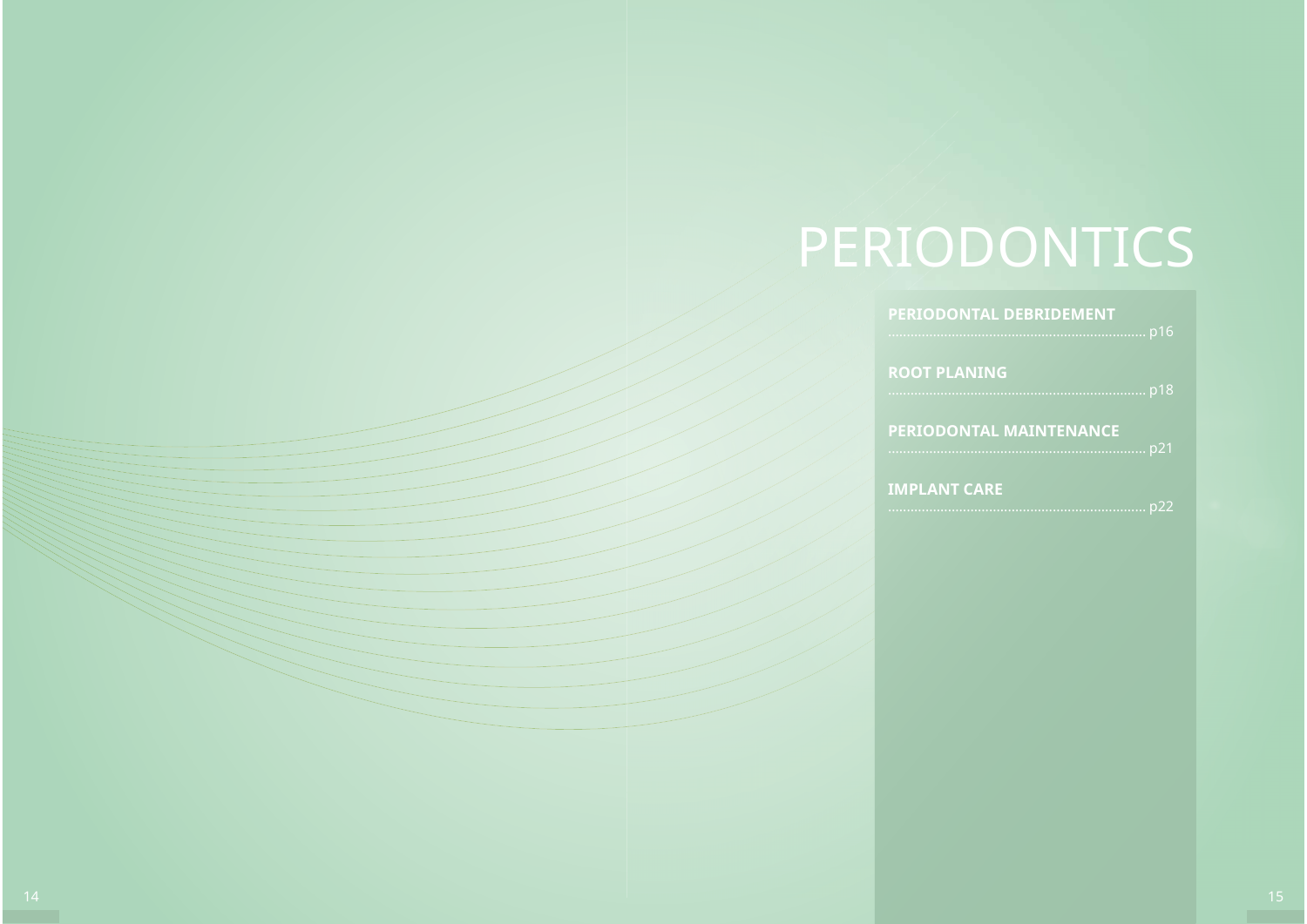# COMPARATIVE STUDY OF MANUAL AND ULTRASONIC INSTRUMENTATION ON CEMENTUM SURFACES, INFLUENCE OF LATERAL PRESSURE\*

*G. Gagnot, F. Mora, M-G. Poblete, E. Vachey, J-F. Michel, G. Cathelineau* Revue Internationale de Parodontie et Dentisterie Restauratrice ; 24, 136-145, 2004

#### **Abstract**

The first goal of periodontal treatment is to eliminate the infection to prevent progression of inflammatory processes that destroy tooth supporting tissues. [...] These treatments should include control of supragingival plaque and sub gingival scaling. This is a mechanical treatment to remove plaque, tartar and food debris in the pockets.

*SATELEC micro perio tips are as effective as manual instruments to remove plaque and tartar.* 

*Used with a low lateral pressure, they are more effective on the roots and diffi cult to reach areas, and they allow better preservation of the periodontal tissues compared to manual instruments.* - 15

ULTRASONIC TREATMENT OF PERIODONTAL POCKETS. SIMPLIFICATION OF PROCEDURES IN THE ETIOLOGICAL TREATMENT OF PERIODONTAL DISEASES\*

*G. Gagnot, M-G. Poblete, J-F. Michel* Swissdent (25), n°5 5-10, 2004

#### **Abstract**

Ultrasonic instruments have specific advantages over manual methods because they participate in the disruption and removal of subgingival plaque. We talk about periodontal debridement.

Ultrasonic tips are more active due to the conjunction of five effects: hammering, sweeping, irrigation, micro-streaming, cavitation.

h H *SATELEC micro perio tips facilitate maintenance treatments, making them faster and less painful. Better accepted by the patient, they are less time-consuming for the practitioner, who can adapt instrumentation to a greater number of clinical cases.*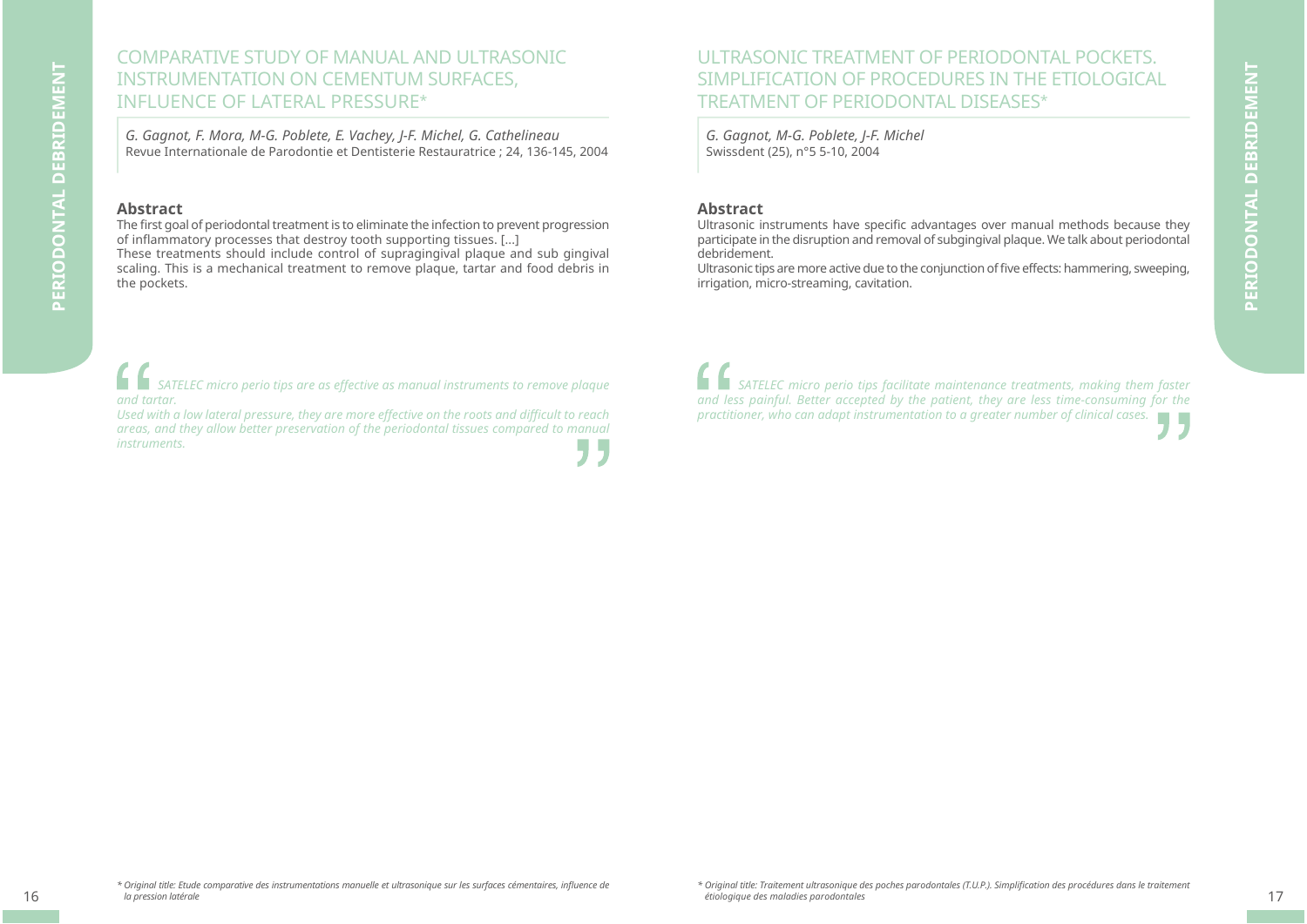## A COMPARATIVE STUDY OF TWO ULTRASONIC INSTRUMENTS USED IN THE TREATMENTOF ROOT SURFACES\*

*G. Gagnot, A-M. Leray, V. Meuric, G. Cathelineau* Revue d'Odonto-Stomatologie, mai 2005

#### **Abstract**

**ROOT PLANING**

ROOT PLANING

#### Introduction:

The objectives of this study were to compare two series of ultrasonic micro inserts used in the elimination of biofilm and root calculus and their effects on the condition of the root surface.

#### Materials and Methods:

14 single rooted teeth afflicted by terminal-stage periodontitis, indicating their extraction were used in this study. The teeth were then examined under the SEM using the 2 methods of observation: Secondary and Back-scattered electron. Three neutral examiners noted the presence of biofilm, calculus, scratches, dentin, smear layer, and the cementum surface aspect: nodular, smooth, cracked and altered.

#### Results:

Out of 111 zones observed the major significant difference ( $p$ <0.05) was the number of areas free of bacteria and calculus as well as the number of cementum alterations and smear layer. In 88 % of these zones treated by the micro insert curettes (MIC), the surfaces were unscathed or presented minute quantities of bacteria against the 72 % of teeth treated by the round section micro inserts (MIR). In 84.3 % of teeth treated by MIC does not or present very little residual calculus against 66 % of teeth treated by MIR. On the other hand, the cementum was distinctly altered by the MIC in 12.3 % of the teeth against 3.8 % using the MIR. Finally, the surfaces treated by the MIC were often times covered by smear layer(47.4 %) than those treated by the MIR (22.5 %).

*This study compares the two types of SATELEC micro tips H4 and BDR (TK1 et TK2), that can be recommended in the treatment of periodontal pockets.* 

*The H4L and H4R tips seems to be more effi cient for elimination of bacteria and calculus,*  which ranks them as first-line tips for the treatment of periodontal pockets.

*The BDR tips are the ones recommended for the treatment of pockets with little calculus, especially during maintenance phase. The interest of BDR tips is to prompt the operator to avoid using the insert like a curette: he will no longer exert excessive pressure on the tooth that would risk to alter the cementum surface.*

*Therefore, these two types of tips enable the long term treatment of periodontal disease, while preserving root surfaces.*

# ULTRASONIC TREATMENTS OF PERIODONTAL POCKETS: ACTION OF NEW INSERTS, INDICATIONS AND PERSPECTIVE IN THE TREATMENT OF ROOT SURFACES AND BIOFILM DISRUPTIONS\*

*J-F. Michel, J. Darcel, G. Gagnot*

Journal de Parodontologie et d'Implantologie orale, vol 19, 49-58, 1999

#### **Keywords**

Scaling and root planing, diamond-coated inserts, root surface analysis, root surface treatment.

#### **Abstract**

Ultrasonic instrumentation is now considered an acceptable alternative to manual scaling and root planing in the initial phase of treatment of periodontal diseases. The aims of both methods are to disrupt the biofilm, to treat the root surface and the epithelial wall of the pocket.

This study examines the effect of in vivo treatment with specially shaped diamondcoated inserts, on the root surfaces of teeth. The furcations of molar teeth which were due to be extracted were assessed. Following extraction, the teeth were examined with SEM. The aims if this study were:

- 1) to assess the nature of the root surfaces of teeth with severe or terminal alveolar bone loss after using H2 and H4 inserts;
- 2) to determine the composition of the root surfaces before and after the use of these instruments, with the aid of an Energy Dispersion Analysis Spectrum Probe (EDASP);
- 3) to propose a rationale for a sequence of treatments using these instruments in the initial phase of periodontal treatment.

*H2 and H4 tips from SATELEC allow a very easy access to inter-radicular spaces and ease of use compared with manual instruments. Surfaces cleaning can be done up to the immediate proximity of the epithelial attachment.*

*Root surfaces treated with H2 and H4 tips do not have anymore organic deposits and are close to the state of healthy tissue. They are therfore perfectly indicated for root planing*  and finishing of root surface.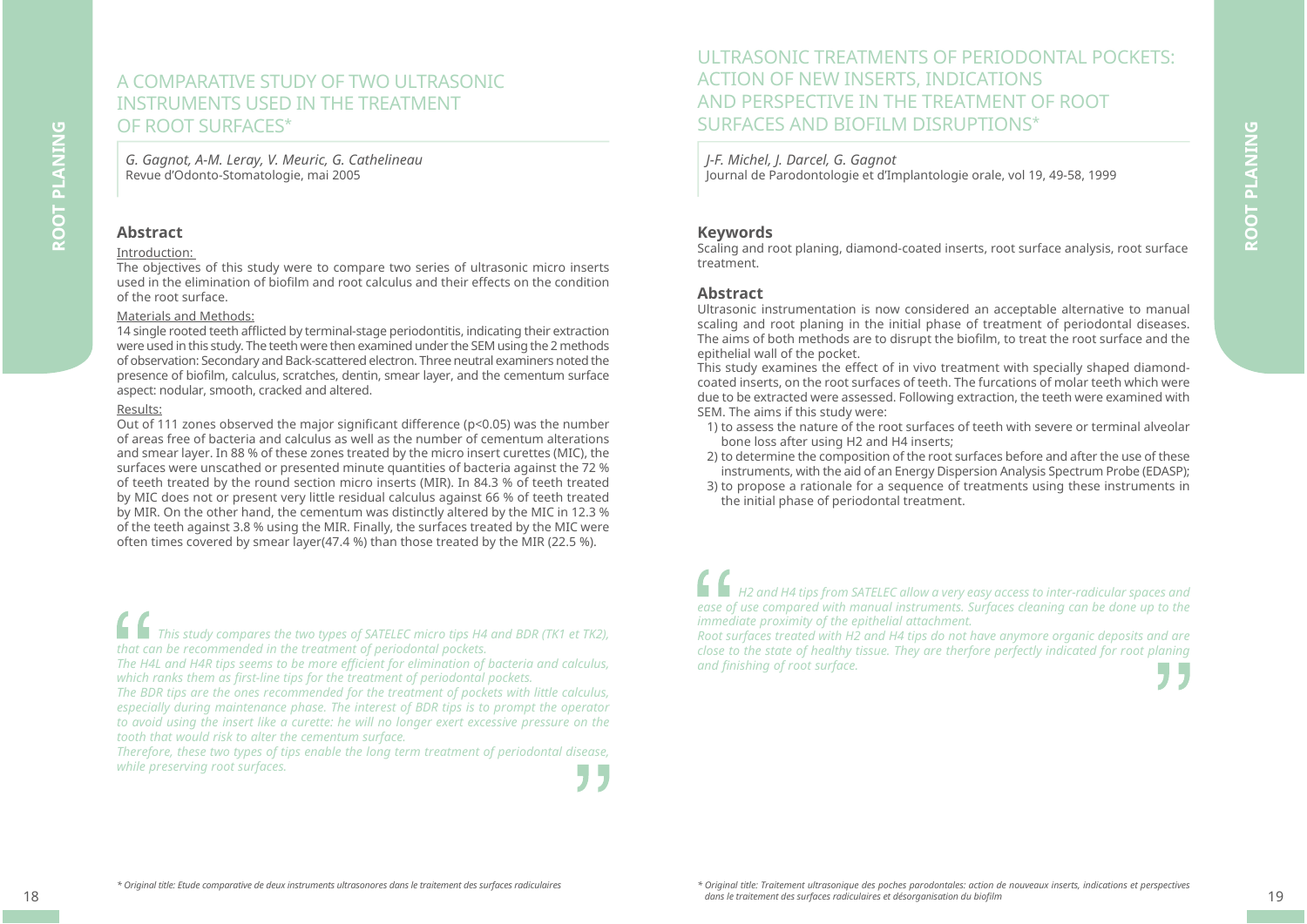## SEM STUDY OF THE FEFECT OF NEW ULTRASONIC INSERTS ON FURCATION DOME\*

*G. Gagnot, J-F. Michel, J. Darcel, G. Cathelineau* Journal de Parodontologie et d'Implantologie orale, vol 19, 411-417, 1999

#### **Keywords**

Scaling, root planing, microtips, ultrasonic scaler, root surface debridement, furcations.

#### **Abstract**

The results of long term studies show that, irrespective of the treatment used, multirooted teeth have a greater failure rate than single-rooted teeth. The reason for this is that it is more difficult or impossible to access the furcations with conventional instruments. Now, a new type of ultrasonic microtip has been developed with new ultrasonic generators. These generators provide greater control of the vibrations. This study shows the effects of diamond-coated steel microtips on molar furcations. All samples has either a Class III or IV furcation involvment. They were treated in vivo before extraction, and then observed by SEM. We have observed that 97 % of the areas were cementum. On these areas, 33.8 % were smooth, 52.3 % showed scratches and 23 % had notches. Obervations also showed that 23 % had residual organic material, 32.3 % had a smear layer, and 4.6 % had calculus and bacterial plaque on the furcation areas. These results show that this new type of instrument increases our ability to eliminate bacterial plaque and calculus furcations, which have been known to be the most difficult areas to clean

*The diamond coated tips H1, H2L and H2R can increase opportunities to remove the plaque and tartar in furcation areas impossible to access with manual instruments. It is advisable to use an H4 tip after the passage of diamond tips to remove the smear layer generated by abrasion.*

# USE OF ULTRASONIC INSTRUMENTSFOR PERIODONTAL MAINTENANCE\*

*I. Juzanx* AlternativeS - N° 28 Nov 2005

#### **Abstract**

Nowadays, aggressive root planing aimed to totally eliminate the cementum that is supposed to be infiltrated by endotoxins, and obtaining a smooth and hard radicular surface, are no longer justified. The objective of periodontal debridement is to treat inflammation by cleaning and disinfection of teeth and radicular surfaces so that the surrounding tissues revert to their non-inflammatory healthy state.

For maintenance, as for the other stages of periodontal treatment, the ultrasonic instruments present numerous advantages in comparison to manual instruments.

*The micro perio tips from SATELEC allow the evolution of periodontal maintenance treatments to less invasive instrumentation respecting the cementum and attachment. They allow considerable time gain and offer the possibility, in addition to mechanical debridement, to irrigate with antibacterial agents.* 

*Finally, they are more effi cient than the manual instruments for the elimination of calculus at the bottom of the pockets and at the furcations, especially when the depth of the pockets is superior to 6 mm.*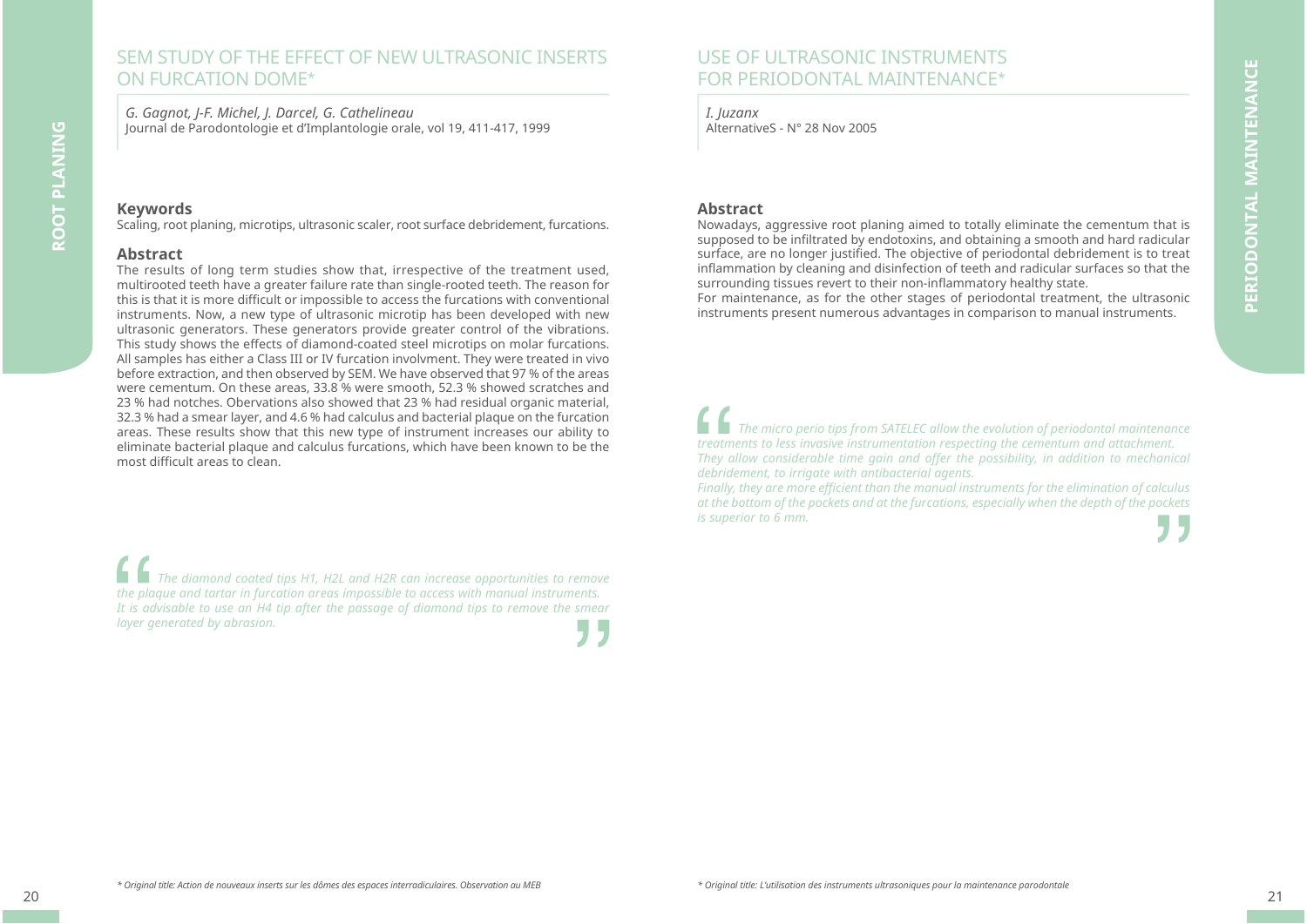# OPTIMAL MATERIALS OF THE ULTRASONIC SCALERS TIP FOR DEBRIDEMENT OF MICROSTRUCTURED FIXTURE SURFACE OF DENTAL TITANIUM IMPLANT

*Y. Yoda* Poster EAO Roma Sept 2014

#### **Abstract**

**IMPLANT CARE**

IMPLANT CARE

#### Background:

Recently, the increasing occurrence of peri-implant disease has been reported due to the rapid increase of dental implant therapy. In peri-implantitis, exposed fixture surfaces of dental implants that lose osseointegration with the supportive bone are contaminated by bacterial biofilms and/or mineralized deposits. To treat peri-implantitis, it is essential to decontaminate the exposed contaminated fixture surfaces. Ultrasonic scaling has been reported to be effective for treating peri-implant disease. However, the elements of different electron potential on the scaled Titanium implant surface cause the risk of fixture erosion, and the optimal materials of ultrasonic scaler tip for debridement of microstructured surfaces of Titanium implants have not been fully evaluated.

#### Introduction:

The present study seeks to evaluate morphological and elemental changes induced on microstructured surfaces of dental endosseous implants by ultrasonic scaler using pure Titanium and alloyed Titanium tip.

#### Materials and Methods:

4 commercially available Titanium dental implants Tioblast® and TiUnite® were used in vitro experiments. Mechanical treatments were performed for approximately 30 s. The US was used at a power level of 3 in scaling mode. An ultrasonic scaler with pure Titanium metal tips or alloyed Titanium metal tips was employed. All treatments were performed in approximately 1 mm  $\times$  2 mm areas between the threads of an implant. In all the experiments, the treated sites were observed by optical stereomicroscopy and scanning electron microscopy (SEM). In the stereomicroscopy, the prepared specimens were observed at a magnification of 200 times. In the SEM observations, a secondary electron image was obtained at an accelerating voltage of 20 kV and a tilt angle of 50° with a magnification of 1,000 times. Elemental analysis of the treated surfaces was performed for 1,200 s using an energy-dispersive X-ray microanalyzer (EDS) at 20 kV.

#### Results:

The pure Titanium and alloyed Titanium treatments severely damaged the Tiunite® and Tioblast® surface, producing shiny surfaces with scratches and crumples. SEM observations revealed that all the treatments completely removed or crushed the microstructure. At the EDS analysis, there were no foreign elements on the treated sites using pure Titanium tip. A small amount of Nb and Al were detected after treatment area using alloyed Titanium tip.

#### Conclusion:

The treated sites of ultrasonic scaler using pure Titanium tips were damaged for debridement, but not contaminated the foreign elements without Titanium.

*Residues of materials on the implant, such as plastic or steel, are harmful and do not allow the healing of peri-implant tissues. On the contrary, Titanium leaves no residue. ImplantProtect tips in pure Titanium are therefore perfectly indicated for a safe and successful implant surfaces debridement.*

#### *G. Gagnot, H. Prigent, J. Darcel, J-F. Michel, G. Cathelineau* Journal de Parodontologie & d'Implantologie Orale, vol 18, n° 4 p. 393-399, Jan 1999

#### **Keywords**

Dental implants, maintenance, power driven instrumentation, composite tips.

#### **Abstract**

The long term success of dental implants is dependant on the plaque control of the implant surfaces above the gingival attachment. However the maintenance methods used by patients and professionals increase the roughness of the abutments. These variations influence the adhesion properties of the surfaces for bacteria and periodontal tissues. Today only plastic hand curettes are recommended, but their shape and size do not allow for the complete removal of dental plaque and calculus. Thus we have observed the effects of ultrasonic composite tips on implant abutments. The observations were carried out with a rugosimeter and scanning electron microscope (SEM). With a large magnification, the test areas have shown fewer defects than control and no increase in roughness was observed with the rugosimeter. These present observations prove that the ultrasonic composite tips do not damage the abutment surfaces and their oral use can be recommended.

*The use of composite tips Periosoft from SATELEC on implant abutments reduce surface irregularities usually observed with other instruments. Therefore, these tips allow to decontaminate implant abutments wihout damaging their surface. In maintenance treatment, the Periosoft tips also prevent the reformation of plaque and calculus on these exposed implant surfaces.*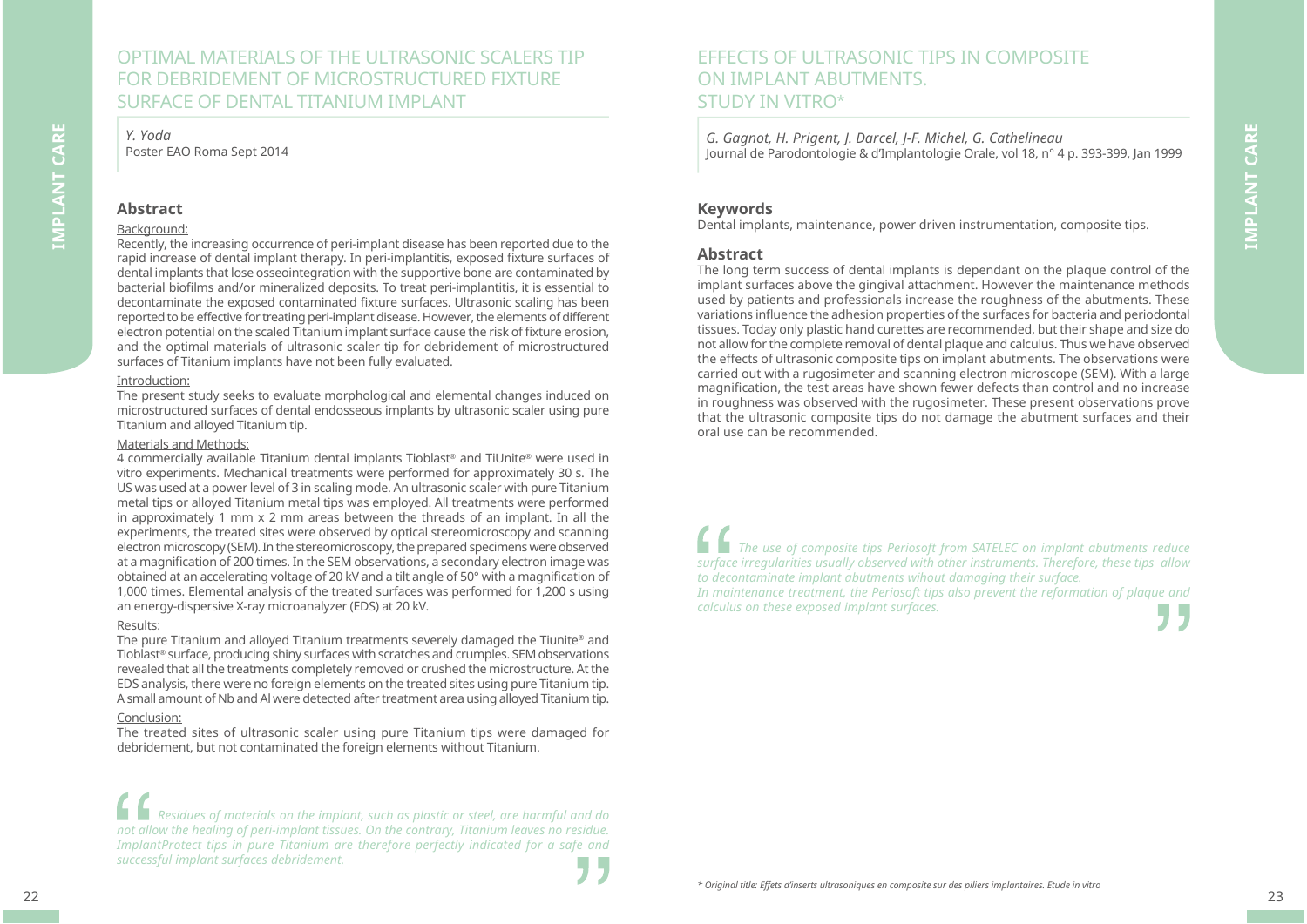# ENDODONTICS

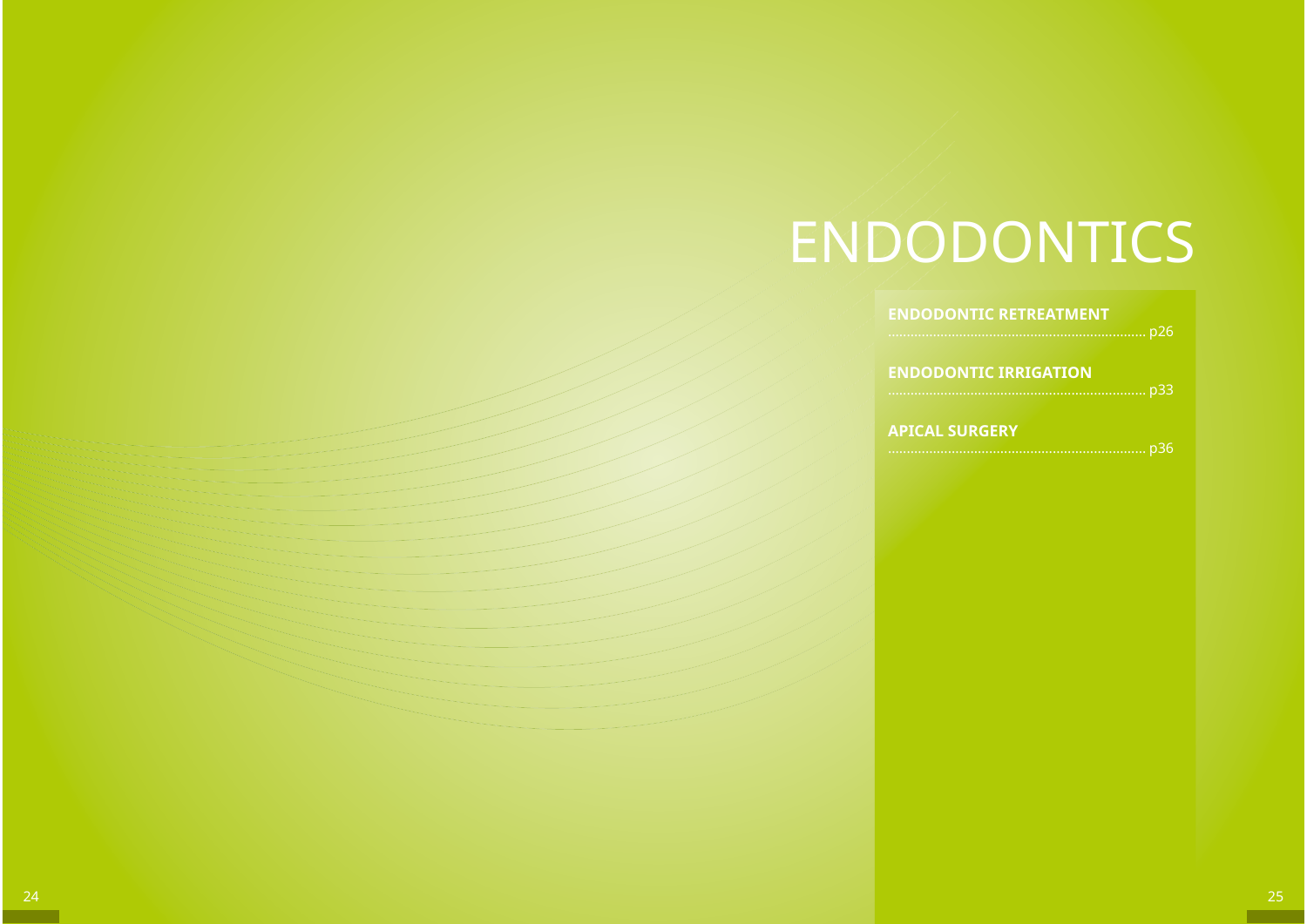# ENDODONTIC RETREATMENT **ENDODONTIC RETREATMENT**

# USE OF NEW ULTRASONIC TIPS IN CONVENTIONAL ENDODONTICS

*B. Khayat, J-C. Michonneau* Endodontic Practice 10(4): 15-20, August 2008

#### **Abstract**

A new generation of ultrasonic tips made of Titanium niobium by Satelec is available for conventional endodontic treatment. This material improves the quality of ultrasonic transmission and increases the mechanical resistance of the tips.

These safe and reliable instruments can be valuable tools in managing complex endodontics cases.

*The EndoSuccess Retreatment kit is valuable to treat complex clinical endodontic cases, preferably under operating microscope.*

*The ETPR tip, placed on the head of the post, with a maximum irrigation, can fragment the sealing cement and easily remove the metal post.* 

*The ET18D and ETBD tips allow the preparation of access cavity and the canal orifices localization.* 

The ET20 and ET25 (in Titanium Niobium) tips are effective to remove residues of filling *materials and fractured instruments even in apical zones. In some cases, ET25 tips can be slightly bent in order to work in root curvatures.*

# ANATOMY AND SHAPING OF THE MESIAL INTERCANAL GROOVE OF THE LOWER MOLARS

*A. Basso, E. Prats, F. Diemer, J-P. Mallet, P. Calas* European Cells and Materials Vol. 13. Suppl. 1, p.25, 2007

#### **Abstract**

Root canal anatomy, especially the one of the molars, has always drawn people's attention in endodontics.

#### Aim:

To study, on a set of first and second mandibular molars, the impact of using shaping instruments and ultrasonic tips on the depth and surface of this anatomic feature.

#### Methodology:

18 mandibular molars are used. The roots are embedded in transparent resined cubes. An isomet makes a mesio-distal cut between the mesiobuccal and mesiolingual orifices. Root canals are prepared with HeroShaper files. The groove is prepared with two ultrasonic tips (ET20D or the ET 25, Satelec, Acteon Group, Mérignac, France). Pictures are taken, for each operating stage, and analyzed with Photoshop software in order to calculate the depth and the surface of the groove. These data are analyzed (Student test, analysis of the variance) with a risk  $\alpha$ =5%.

#### Results:

The ultrasonic preparation allows a significant surface gain of the groove on the occlusal, internal and external views. There is not any significant difference between the groove preparation done by the ET20D tip and the ET 25 one (p=0.3722 to 0.9904 depending of the views).

#### Conclusion:

The groove ultrasonic preparation favours its widening and its deepening without distorting root canal orifices. It allows the cleansing of this area by favouring the elimination of the pulpal tissue. Moreover it creates a "beam" between the mesial root canals which, prepared in this way, could be used to bond and fix coronoradicular restorations.

*The mesial intercanal groove of mandibular molars is the result of the incomplete separation of the mesial root which explains the co-existence of two canals (buccal and lingual) in the same root.*

*After the canal shaping, potentially infected pulpal tissue could persist in the groove and might compromise the treatment prognosis.*

*This study showed that mechanical shaping of root canals with rotary fi les alone was insuffi cient.*

*On the contrary, ET20D or ET25 tips were able to significantly deepen and increase in surface area (189.8% and 245.4% respectively) the internal and external surfaces of mesial intercanal groove.*

*The ultrasonic treatment with ET20D or ET25 tips makes it easier to clean the area by eliminating pulp tissue and creating a reservoir for irrigation solutions.* 

*While shaping the canal system in accordance with the fundamental principles of endodontic treatments, it also seems to maximize the short- and long-term success of the endodontic treatment.*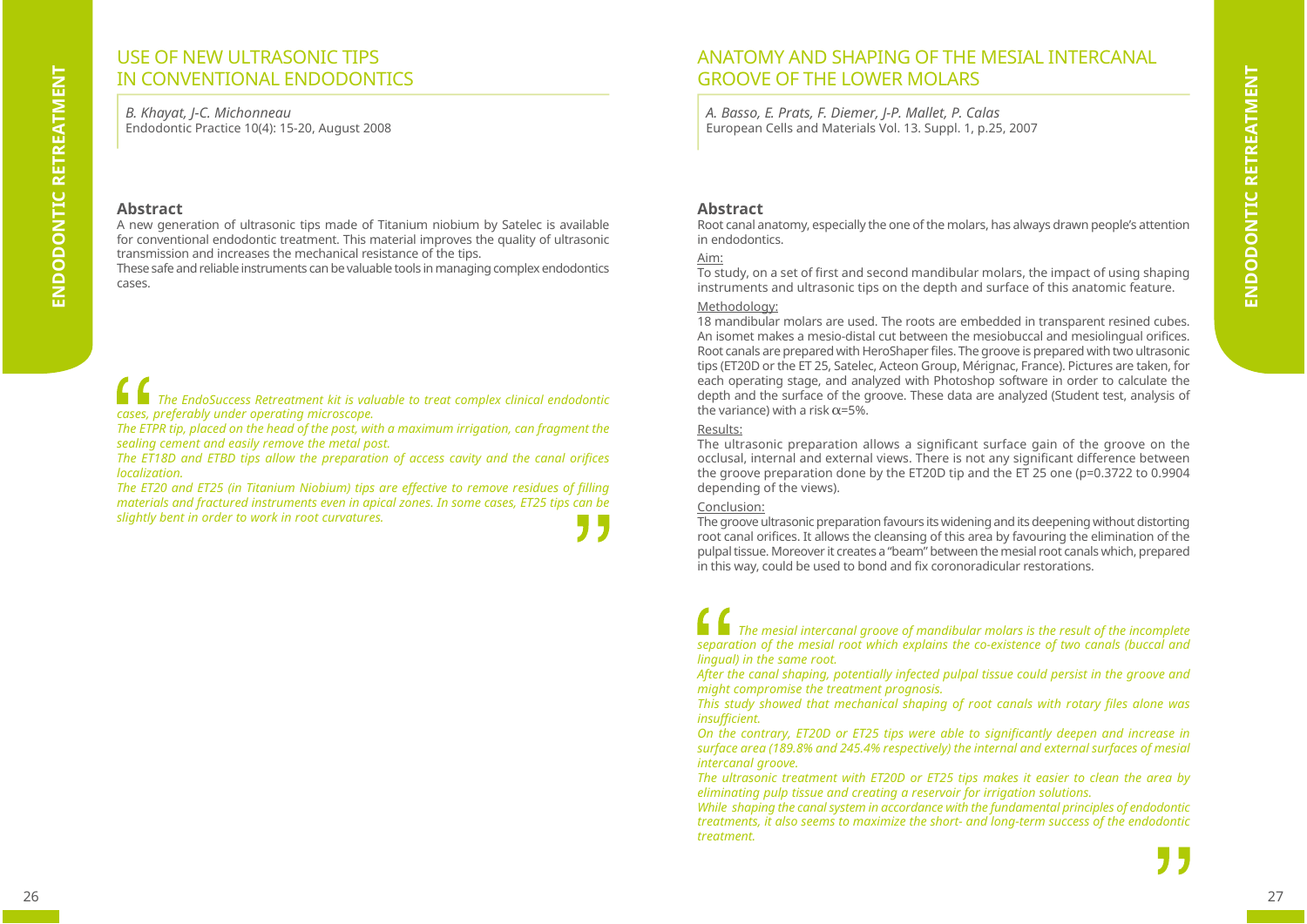# STRATEGY OF BROKEN INSTRUMENTS REMOVAL\*

*S. Bal, S. Bourbon Kerisit, F. Boussetta* Clinic, vol. 27, Fév 2006

#### **Abstract**

Fractures of rotative NiTi instruments into canals are frequent, and their withdrawal is delicate. It is thus recommended to work under microscope.

To prevent these fractures, it is important to follow protocols indicated by manufacturers, to work without pressure in the canal, and to regularly change the instruments.

*The safest solution consists in redesigning the cavity access to free the broken instrument.*

*ET25 tips, used at low power, without irrigation and intermittently around the broken instrument without touching it, allow to remove the smear layer and to release the instrument. In case of instrument broken but not stuck into the canal, a vibration of ET25 tips with irrigation dislodges it easily.*

# MANAGEMENT OF INTRACANAL SEPARATED INSTRUMENTS

*A. A. Madarati, M. J. Hunter, P. M.H. Dummer* Journal of Endodontics, vol 39, n° 5, Pages 569–581, May 2013

#### **Keywords**

Broken, bypassing, complications, files, fractured, instruments, management, removal, retrieval, separated.

#### **Abstract**

#### Introduction:

Intracanal separation of endodontic instruments may hinder cleaning and shaping procedures within the root canal system, with a potential impact on the outcome of treatment. The purposes of this narrative review of separated instruments were to (1) review the literature regarding treatment options, influencing factors, and complications and (2) suggest a decision-making process for their management.

#### Methods:

An online search was conducted in peer-review journals listed in PubMed to retrieve clinical and experimental studies, case reports, and review articles by using the following key words: instruments, files, obstructions, fractured, separated, broken, removal, retrieval, management, bypassing, and complications with or without root canal and endodontic.

#### Results:

There is a lack of high-level evidence on management of separated instruments. Conventional conservative management includes removal of or bypassing the fragment or filling the root canal system to the coronal level of the fragment. A surgical intervention remains an alternative approach. These approaches are influenced by a number of factors and may be associated with complications. On the basis of current clinical evidence, a decision-making process for management is suggested.

#### Conclusion:

Guidelines for management of intracanal separated instruments have not been formulated. Decisions on management should consider the following: (1) the constraints of the root canal accommodating the fragment, (2) the stage of root canal preparation at which the instrument separated, (3) the expertise of the clinician, (4) the armamentaria available, (5) the potential complications of the treatment approach adopted, and (6) the strategic importance of the tooth involved and the presence or absence of periapical pathosis. Clinical experience and understanding of these influencing factors as well as the ability to make a balanced decision are essential.

### *Among the possible managements of intracanal broken instrument withdrawal , ultrasonic tips represent a safe and effective solution: their success rate extends in clinical studies from 67% (Nagai et al.), to 88% (Cuje et al.) and 95% (Fu et al.).*

*Diamond coated or Titanium-Niobium tip can be activated at low power to access the fragment and eject it through ultrasonic vibrations. The K-fi les can be used when the fragment is stuck deep in the canal, since the tactile sense they give allows the operator to work without visibility. The bypass of broken instrument minimizes the contact of the fragment with the canal walls and may enable the passage of ultrasonic tips to dislodge it.* 

*Finally, apical surgery may be considered if the fragment is inaccessible or in the presence of periapical lesion.*

*\* Original title: Stratégie d'éviction des instruments brisés*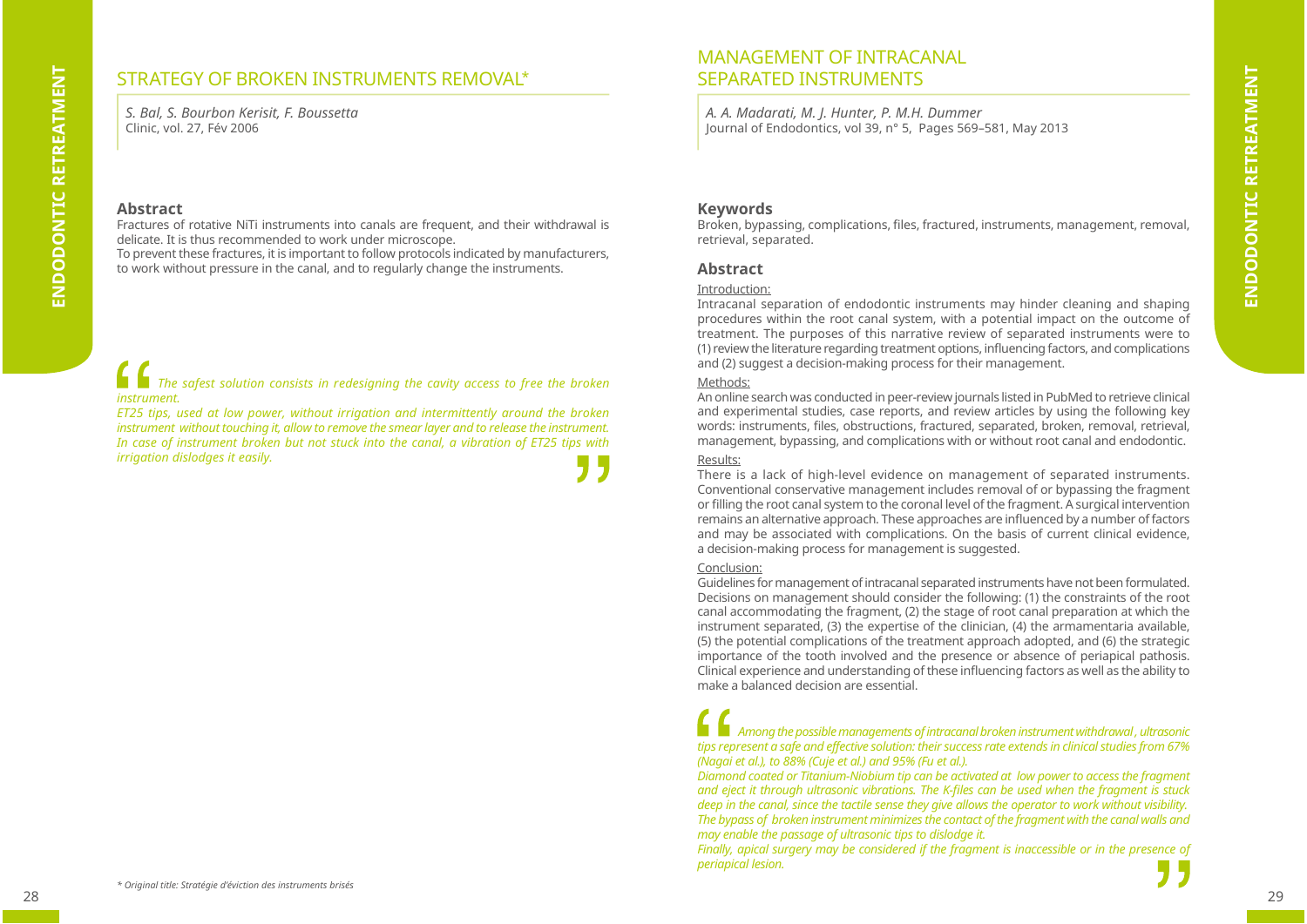# A NEW APPROACH FOR THE RETRIEVALOF BROKEN INSTRUMENTS

*W. Nehme*

Journal of Endodontics, vol 25, n°9, pages 633-5, September 1999

#### **Abstract**

The purpose of this article is to present a modified ultrasonic spreader (SO4 SATELEC) and a new technique that are used for the retrieval of solid obstructions that can not be bypassed by conventional methods. The technique advocated and the instruments proposed are described. A clinical case is discussed to show the possibilities and limitations of both instrument and method.

# *The modified SO4 in this article is a prototype of the ET20 tip.*

*Introduced next to the exposed part of the obstruction and activated for 1 or 2 min to transmit vibration to the metallic obstruction, the ET20 tip will dislodge the loosened*  fragment and the flood of water will carry it out of the canal.

*This SO4 modified in ET20 allows deeper penetration in the canal without excessive tooth structure loss while leaving suffi cient space for instrument withdrawal. It is as small as ultrasonic fi les, but much more resistant to fracture.*

*The technique proposed is helpful each time an obstruction cannot be bypassed, and is safe and predictable.*  515

## EFFICIENCY OF A NEWLY DESIGNED ULTRASONIC UNIT AND TIPS IN REDUCING TEMPERATURE RISE ON ROOT SURFACE DURING THE REMOVAL OF FRACTURED FILES

*A. A. Madarati, A. J.E. Qualtrough, D. C. Watts* Journal of Endodontics, vol 35, n°6, pages 896-9, June 2009

#### **Keywords**

Removal, retreatment complications, separated endodontic instruments, temperature rise, ultrasonic tips, ultrasonic unit.

#### **Abstract**

#### Introduction:

A potentially damaging temperature rise within the root canal and thus on the external root surface may be induced because of frictional contact of ultrasonic tips during the removal of separated instruments. The efficiency of a new ultrasonic unit, with air-spray function and ET40D (Satelec/Acteon, Merignac, France) and CPR5 (Obtura-Spartan, Fenton, MO) ultrasonic tips, in reducing temperature rise on the external root surface during the removal of fractured files was investigated.

#### Methods:

Four millimeters of F2 ProTaper files (Dentsply, Surrey, UK) were fractured 2.5 mm from the canal access of 60 lower incisor roots. Roots were randomly divided into six groups: groups CPR5/no air and ET40D/no air in which tips were used without air flow, groups CPR5/15 psi and ET40D/15 psi (tips used with 15-psi air pressure), and groups CPR5/10 psi and ET40D/10 psi (10-psi air pressure). The temperature rise was measured on the external proximal root surface, adjacent to the most coronal aspect of the fractured fragment, at 15 seconds and then at 30-second intervals up to 120 seconds.

#### Results:

After 120 seconds, the mean temperature rise (4.2 degrees C) with the air flow active was significantly lower than that with nonactive air flow (11 degrees C). At 10- and 15-psi pressures, the temperature rise after 120 seconds induced by ET40D tips was 4 degrees and 2.4 degrees C, respectively. These were significantly lower than with CPR5 tips (6.3 degrees and 4.2 degrees C, respectively).

#### Conclusion:

A new ultrasonic unit incorporating an air-flow function proved to be effective in reducing the temperature rise during removal of fractured files. ET40D ultrasonic tips were more effective than the CPR5 tip. However, both tips could be safely activated with air spray up to 120 seconds.

*The aim of this in vitro study was to determine the effi ciency of the PmaxXS and its Air Active function in reducing temperature rise on the external root surface during the ultrasonic removal of fractured fi les, and to compare temperature rise using ET40D (Satelec, Acteon) or CPR5 (Spartan-Obtura) tips.*

The air flow from Pmax Xs device significantly reduced the temperature rise on the external root surface during the ultrasonic removal of fractured files. Moreover, the use of ET40D tip with this Air Active function induced significantly lower temperature rise of the external *root during removal of fractured instruments compared with CPR5 tip. Indeed, the ET40D design allows to focus the air fl ow on the tip extremity and into the canal.*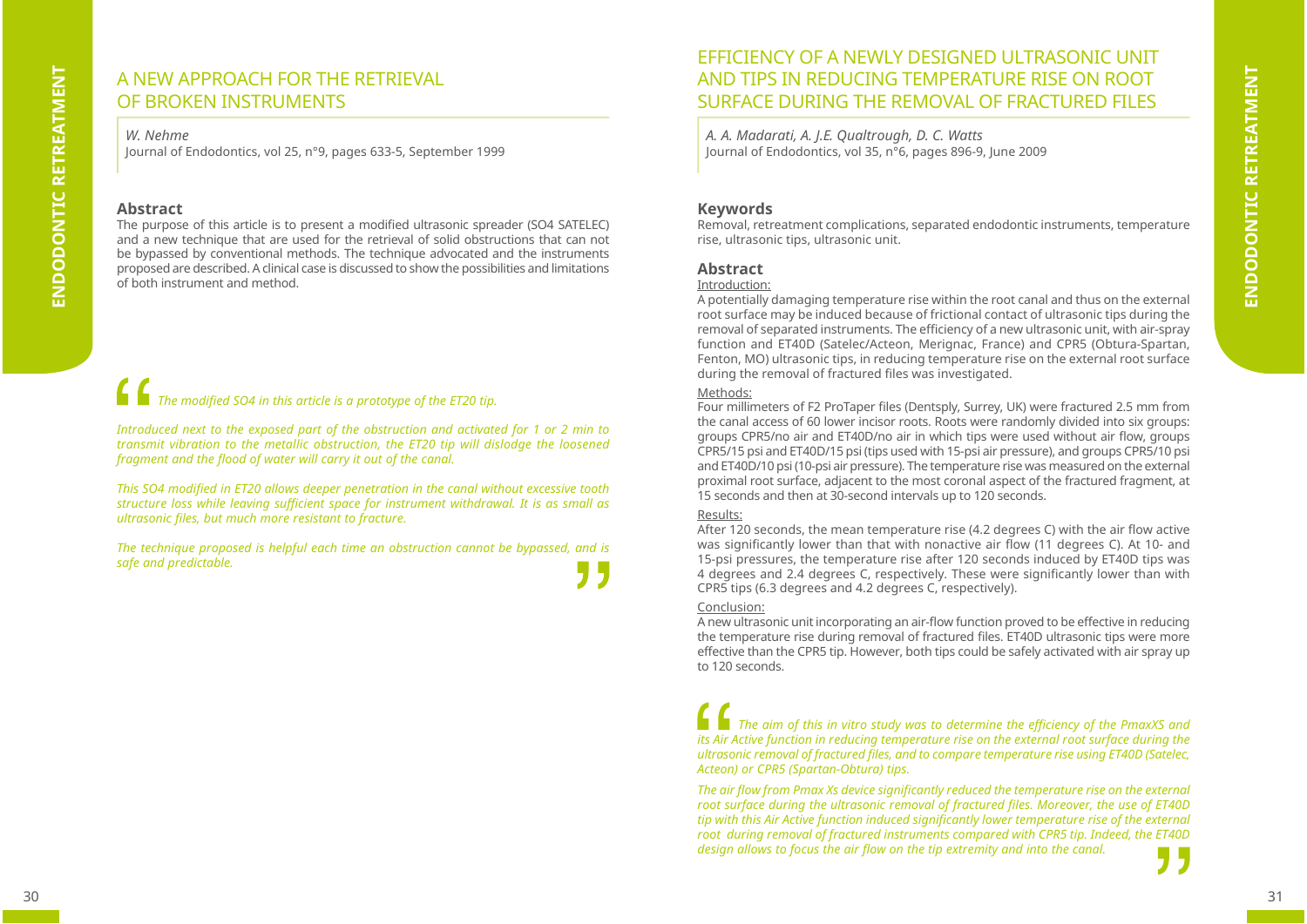# ENDODONTIC RETREATMENT **ENDODONTIC RETREATMENT**

# INCREASE OF THE TEMPERATURE DURING THE ULTRASONIC REMOVAL OF ENDODONTIC POSTS

*N. M. Ferrarese , G. Carli, N. M. Balzano, C. Tocchio*  Poster ESE 2011

#### **Abstract**

#### Introduction:

The litterature suggests the reduction of the temperature during the removal of endodontic posts by application of ultrasonic device. The heat's control is important to avoid damages to periodontal ligament like external gingival recession.

#### Objective:

The aim of the study is the comparison, in vitro, of different techniques and materials used in retreatment of endodontically treated teeth filled with direct and indirect posts.

#### Methods:

Several canals have been made using epoxy resin. An internal and an external thermo-probe have been connected to a thermocouple that measure the increases of the temperature when a cooled or not cooled ultrasonic tip is applied to remove the post.

Three types of posts have been analyzed when removed with cooled and not cooled ultrasonic tip. Six groups have been created:

Group A1: cast metal post removed with not cooled ultrasonic tip

Group A2: cast metal post removed with cooled ultrasonic tip

Group B1: glass-fiber post removed with not cooled ultrasonic tip

Group B2: glass-fiber post removed with cooled ultrasonic tip

Group C1: retractable glass-fiber removed with not cooled ultrasonic tip

Group C2: retractable glass-fiber removed with cooled ultrasonic tip

#### Results:

Results demonstrate that the use of a cooled tip is basically important to remove all types of posts. Retreatment of glass-fiber posts with soft core marks much less increase of temperature of all other posts.

#### Conclusion:

Conclusions, considering the limit of the study in vitro, mean that using retractable posts removed by cooled ultrasonic tips is an optimum condition of retreatment to avoid the external excessive heating of the root.

# ENDODONTIC RETREATMENT:SUCCEED THE SECOND TIME\*

#### *E. G. Brett*

Roots 1, spécial retraitement endodontique, 2013

#### **Abstract**

Current evidence showed that root retreatment of teeth having previously undergone endodontic treatment had a high success rate. The use of ultrasonic tips allows clinicians to preserve dental tissues, giving excellent visibility under dental operating microscope, which greatly improves the ability to retreat canals.

Endodontic retreatment should be the first option for patients with postoperative infection.

*Irrigation with ultrasonics enables clinicians to place an irrigation solution in the pulpar chamber and to activate it on its approach to the apical end of the root canal. IrriSafe, non-cutting ultrasonic files, is placed in each canal and is moved up and down in the canal, for three cycles of 1 minute. It has been demonstrated that ultrasonic irrigation better irrigated the lateral canals at 4.5 and 2 mm of the working length of the canal, compared to the single needle irrigation.* 

*Moreover, ultrasonic irrigation can remove debris from dentin in a canal up to 3 mm further the area reached by the tip apically in straight or curved canals. Therefore, passive irrigation with IrriSafe contributes to the success of endodontic retreatment.*

*This study shows that ultrasonic tips, cooled with a good irrigation, is essential for the retrieval of endodontic posts to avoid the heating of roots which could drive to radicular necrosis.*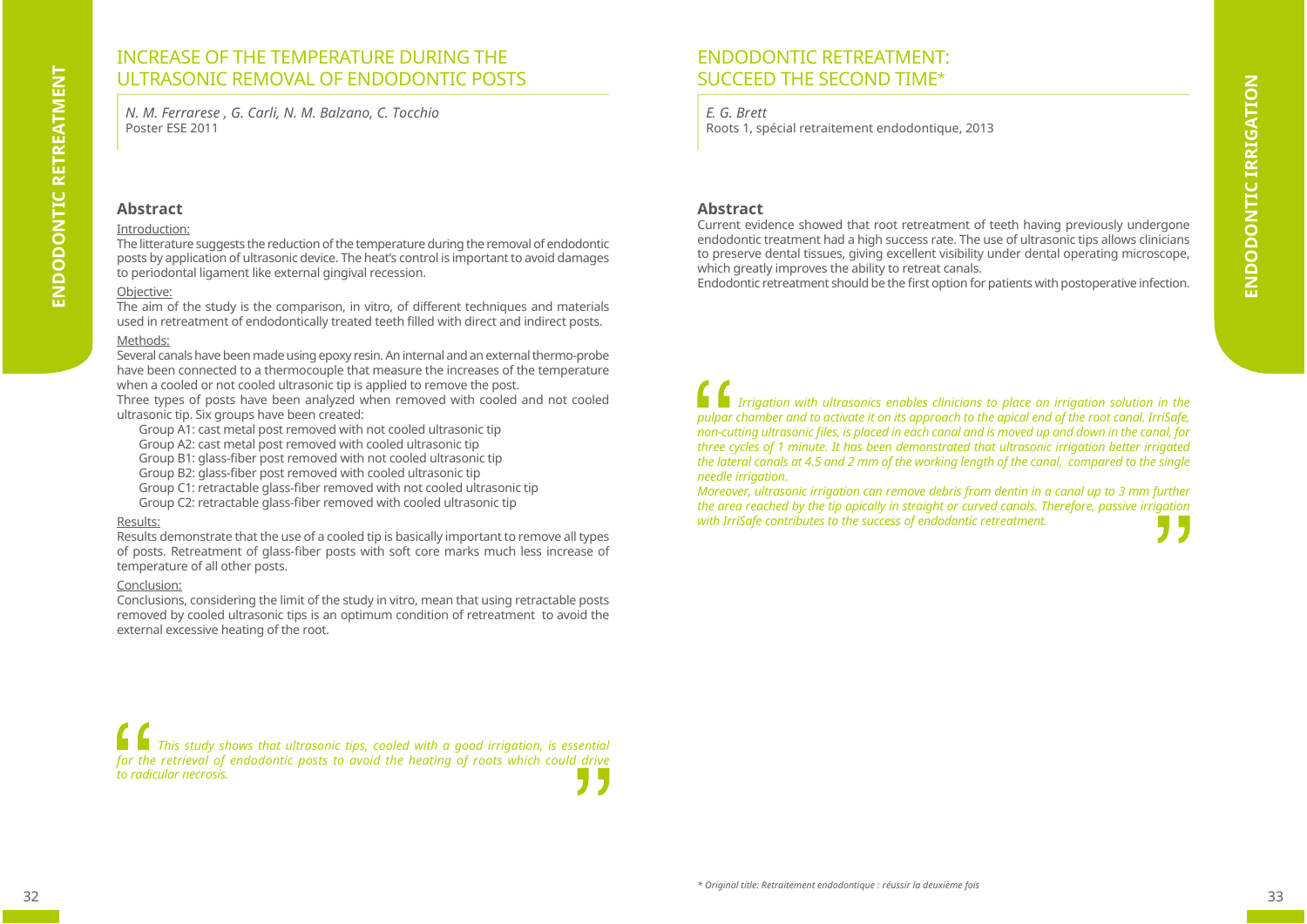# BIOFILM REMOVAL BY 6% SODIUM HYPOCHLORITE ACTIVATED BY DIFFERENT IRRIGATION TECHNIQUES

*R. Ordinola-Zapata, C. M. Bramante, R. M. Aprecio, R. Handysides, D. E. Jaramillo* Int Endo Journal, Volume 47, Issue 7, pages 659–666, July 2014

#### **Keywords**

Biofilms, irrigant solutions, laser-activated irrigation, photoacoustic streaming.

#### **Abstract**

#### Aim:

To compare the removal of biofilm utilizing four irrigation techniques on a bovine root canal model.

#### Methods:

Fifty dentine specimens ( $2 \times 2$  mm) were infected with biofilm. The samples were then adapted to previously created cavities in the bovine model. The root canals were irrigated twice with 2 mL of 6% sodium hypochlorite for 2 min (4 min total). Following initial irrigation, the different treatment modalities were introduced for 60 s ( $3 \times 20$  s intervals). The evaluated techniques were needle irrigation, Endoactivator (Dentsply Tulsa Dental, Tulsa, OK, USA), passive ultrasonic irrigation and laser-activated irrigation (photon-induced photoacoustic streaming). The controls were irrigated with distilled water and conventional needle irrigation. Subsequently, the dentine samples were separated from the model and analysed using a scanning electron microscope (SEM). Fifteen operative fields were scanned per block, and SEM pictures were captured. Two calibrated evaluators examined the images and collected data using a four-degree scale. Nonparametric tests were used to evaluate for statistical significance amongst the groups.

#### Results:

The group undergoing laser-activated irrigation using photon-induced photoacoustic streaming exhibited the most favourable results in the removal of biofilm. Passive ultrasonic irrigation scores (presence of biofilm) were significantly lower than both the Endoactivator and needle irrigation scores. Sonic and needle irrigation were not significantly different. The least favourable results were found in the control group.

#### Conclusion:

Laser activation of 6% sodium hypochlorite significantly improved the cleaning of biofilminfected dentine followed by passive ultrasonic irrigation.

*Results showed that conventional needle irrigation, EndoActivator or sonic devices,*  in combination with 6% sodium hypochlorite, failed to completely dissolye biofilm. *Passive Ultrasonic Irrigation (Irrisafe) was more efficient to activate NaOCl thanks to the higher vibration frequency that enhances microstreaming, improving the cleaning of biofi lm-infected dentine.*

# COMPARISON OF IRRIGANT PENETRATION UP TO WORKING LENGTH AND INTO SIMULATED LATERAL CANALS USING VARIOUS IRRIGATING TECHNIQUES

*E. Spoorthy, N. Velmurugan, S. Ballal, S. Nandini* International Endodontic Journal, Volume 46, Issue 9, pages 815–822, Sept 2013

#### **Keywords**

Apical negative pressure, passive ultrasonic irrigation, root canal irrigation, simulated lateral canals.

### **Abstract**

#### Aim:

To evaluate the effect of an apical negative pressure system, a passive ultrasonic irrigation system and a combination of both apical negative pressure and passive ultrasonic irrigation on the penetration of the irrigating contrast solution (ICS) up to working length and into simulated lateral canals.

#### Methods:

The root canals of 64 single-rooted teeth were instrumented using the ProTaper rotary system. In each sample, three simulated lateral canals were created at 2, 4 and 6 mm levels from the root apex using a 06-size C+ file (Dentsply Maillefer, Ballaigues, Switzerland). Samples were randomly assigned into 4 experimental groups (n = 16): group I - conventional needle irrigation, group II - passive ultrasonic irrigation, group III - apical negative irrigation system and group IV - combination of passive ultrasonic irrigation and apical negative pressure irrigation system. To examine irrigating solution penetration, Indian ink was mixed with 5.25% NaOCl and delivered into the root canals. Samples were then assessed by direct observation of the images taken using Canon EOS rebel T3. The depth of penetration of ICS up to the working length and into the simulated lateral canals was analysed using chi-squared tests.

#### Results:

The combination (ANP and PUI) and ANP group had significantly deeper ICS penetration up to the working length (P < 0.001). The combination (ANP and PUI) and the PUI group exhibited significantly greater ICS penetration into lateral canals at the 6 mm level  $(P < 0.001)$ . At the 4 and 2 mm levels, the combination of ANP and PUI had significantly greater ICS penetration into the lateral canals than the other groups (P < 0.001).

#### Conclusion:

The combination of ANP and PUI was the only group able to achieve irrigating contrast solution penetration both up to the working length and into lateral canals.

*Passive ultrasonic irrigation was performed with Irrisafe™ 25 non-cutting file on a Suprasson P5 Booster and was, combined with an apical negative pressure irrigation system, the only group able to achieve the irrigant penetration both to the working lenght and into lateral canals.*

*Therefore, Irrisafe™ is a safe and effective solution for passive ultrasonic irrigation.*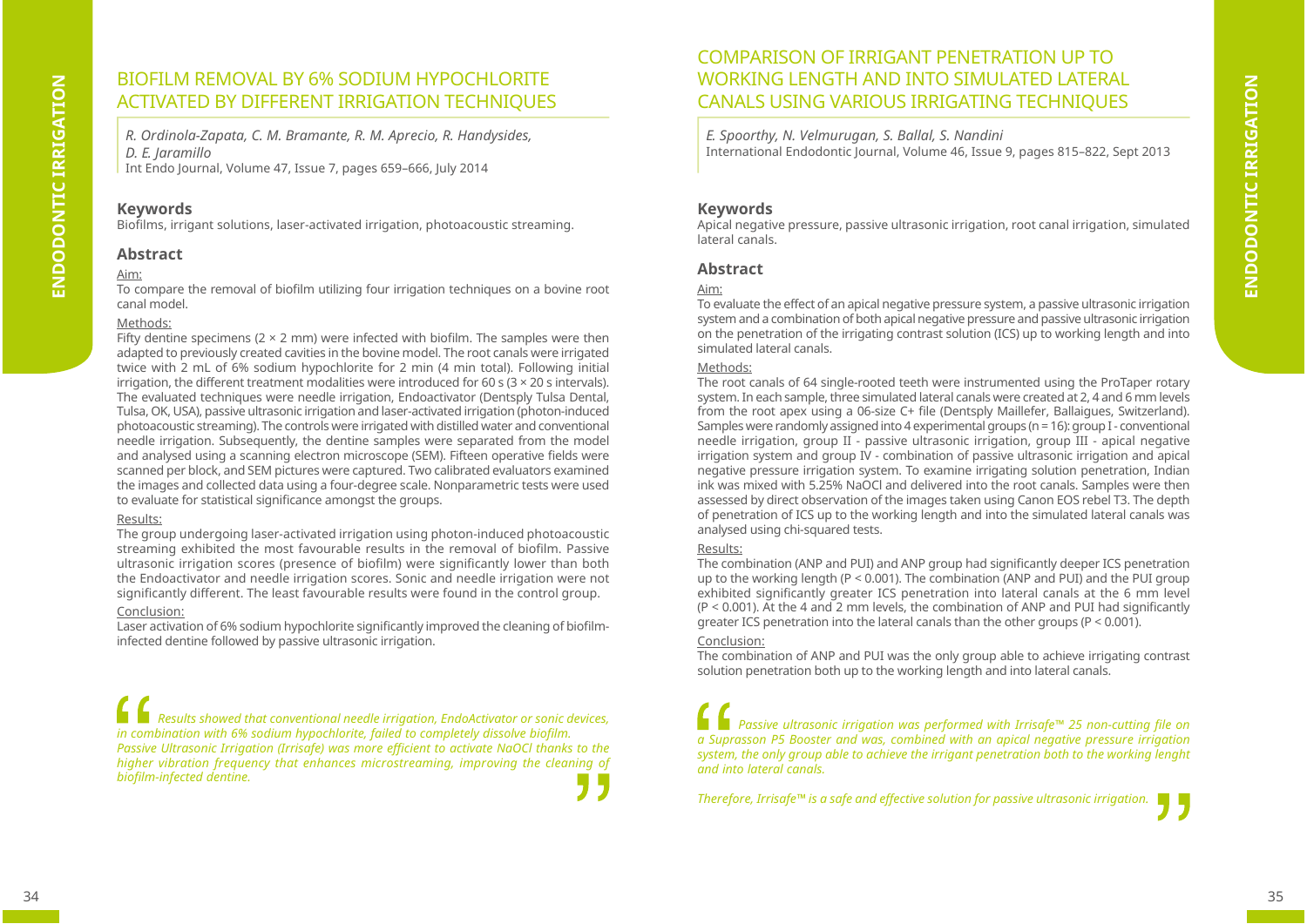## ULTRASONIC ROOT-FND PREPARATION IN APICAL SURGERY

*J. de Lange, T. Putters, E.M Baas, J. M. van Ingen* Oral Surg Oral Med Oral Pathol Oral Radiol Endod, vol 104, number 6, Dec 2007

#### **Abstract**

#### Objective:

**APICAL SURGERY**

**APICAL SURGERY** 

The purpose of this study was to evaluate the potential benefit of an ultrasonic device in apical surgery on the outcome of treatment.

#### Methods:

A randomized prospective design was used in a standardized treatment protocol. Patients were allocated to treatment with an ultrasonic device (P-Max Newtron) or treatment with a bur in an otherwise similar protocol. One year after treatment the results were evaluated by 2 oral and maxillofacial surgeons who were blinded for the therapy.

#### Results:

Out of a total group of 399 patients who were included in the study, adequate follow-up could be obtained in 290 patients. The overall success rate in the ultrasonic group was 80.5% and in the group treated with a bur 70.9% (p=0.056). In molars, the difference in success rate was significant ( $p=0.02$ ).

#### Conclusion:

The use of an ultrasonic device in apical surgery improved the outcome of treatment. In molars this effect was significant.

*The use of P-Max Newtron in apical surgery showed a significant advantage over the traditional treatment, especially areas diffi cult to reach like the molars.*  The benefits are the tissues preservation (smaller cavities), a deeper preparation into the *root, and a better treatment for the anatomical particularities as the isthmus.*

# TISSUE CONSERVATION IN ENDODONTIC MICROSURGERY\*

*B. Khayat, J-C. Michonneau* Rev Odont Stomat 2008

#### **Abstract**

The current evolution of all surgical techniques attempts to considerably reduce the access opening while being the least invasive possible. By using coelioscopy and microscopy, it becomes possible to access the pathologies by preserving at most surrounding tissues. These techniques, due to a very precise punctual access, present moreover much better post-operative consequences. Endodontic surgery follows this evolution by using the same types ofmicroscope used in E.N.T. and ophthalmology. This allows a permanent visual control of the working aera under a magnification up to 30 times. Each step becomes more precise, more controllable and also more conservative to bone and dental tissues. Endodontic surgery by becoming microsurgery allows a higher conservation of the root while treating the infection origin in the canal system. By approaching conventional endodontics, its prognosis has been considerably improved and its indications are now much more broadened.

*Endodontic microsurgery has numerous indications, and the operating procedure is always performed with the aim of saving tissue.* 

*The Apical EndoSuccess Surgery kit allows to prepare a retro the canal system until 10 mm. The diamond coating is present only on the tip extremity to not enlarge too much the canal. These extremely slim ultrasonic micro-tips enable to limit the appearance of microcracks during retrograde canal preparation and to clean the intracanl isthmi and lateral canals responsible for lateroradicular lesions.*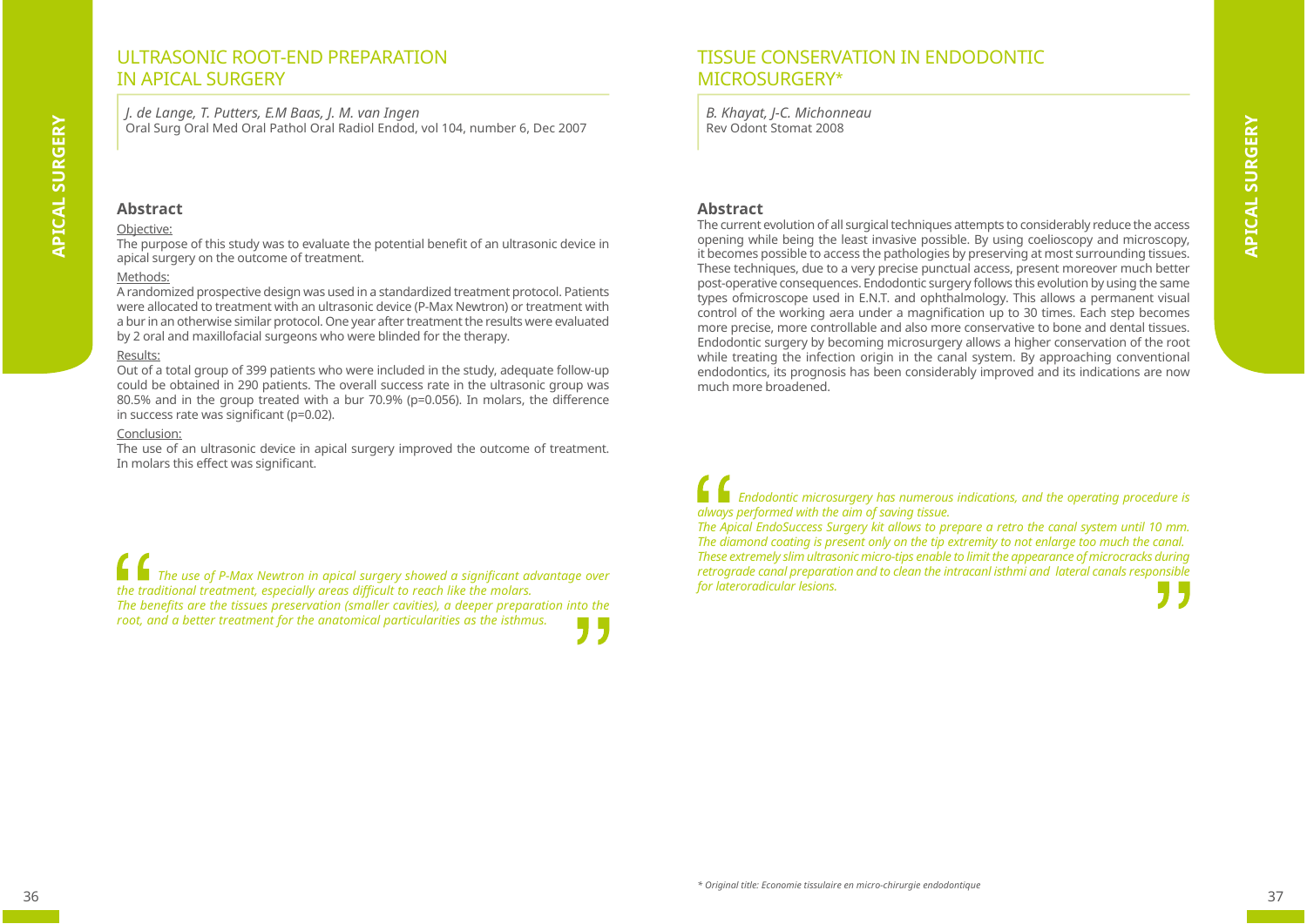# PROSTHESIS

**INTRASULCULAR PROSTHETIC FINICHING**

..................................................................... p40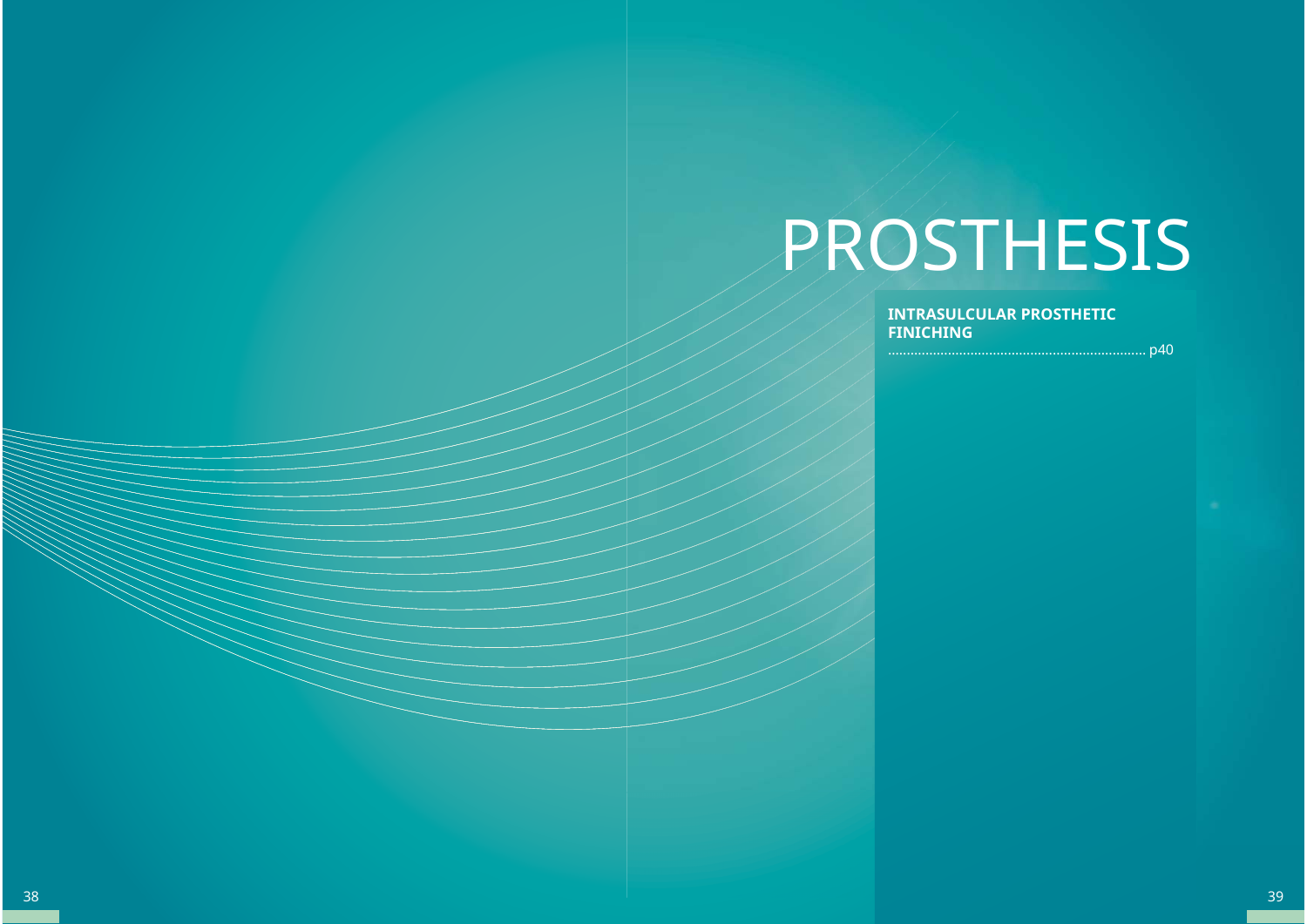# ULTRASONIC SULCUS PENETRATION: A NEW APPROACH FOR FULL CROWN PREPARATIONS

*M. Sous, Y. Lepetitcorps, J-F. Lasserre, N. Six* The International Journal of Periodontics & Restorative Dentistry, volume 29, Number 3, p: 277–287, 2009

#### **Abstract**

Newly developed ultrasonic diamond-coated tips (UDT) have been created for sulcus penetration and intracrevicular finish line preparation and polishing. One hundred forty-two freshly extracted premolars and molars were employed for a cutting efficiency test. Dentin surface roughness was analyzed with an optical profilometer and a scanning electron microscope. Within a reasonable cutting time, the UDTs possessed sufficient dentin-cutting capacity. The surface roughness of dentin prepared with the UDT can be improved by using a smaller grit size UDT or a smooth tip set at lower power, and the roughness approaches that of dentin prepared with a referenced red diamond bur. A clinical protocol of ultrasonic sulcus penetration with these developed UDTs is proposed.

*The aim of this study was to evaluate the PerfectMargin™ Rounded tips in the intrasulcular penetration and dentine cutting and to compare them with the diamond bur.* **The PerfectMargin™ Rounded tips demonstrated efficient dentin cutting.** 

*They can precisely place the finishing line in the gingival sulcus without injury to the marginal periodontium, and obtain very clear and clean cervical finishing line with a sharp gingival margin.*

PRECISION AND COMFORT:THE CONTRIBUTION OF ULTRASONIC TIPSTO FIXED PROSTHETIC PREPARATIONS FINISHING\*

*M. Sous*Clinic, Vol 29. 697-706, Dec 2008

#### **Keywords**

Coronary preparation, corono-radicular preparation, ultrasonic tip, gingival deflection.

#### **Abstract**

In fixed prosthesis, the preparation of pilar teeth is a fundamental step conditioned by the good biological and aesthetic integration of our reconstructions. The equipment used and the preparation forms have changed little. Yet it is now possible to integrate into our protocols ultrasonic tips: they offer many advantages and are therefore very complementary to diamond burs.

*Equipped with two diamond coated tips (PM1, PM2) to prepare the dentin and a smooth tip (PM3) to polish and perfect the surface, the PerfectMargin™ Rounded kit is dedicated to the intrasulcular finishing after supra or juxtagingvival preparation with a diamond bur.*

*The PerfectMargin™ also consist of a conical tip PM4 perfectly suited for the preparation of the canal space and the anatomical shaping of the connection cone, while preserving a balance between the root and cameral part.*

*The excellent tactile sense restored by PerfectMargin™ tips give good control of the operating procedure for precise and fast positioning the fi nishing line. Their low amplitude of vibration allows non traumatic contact with periodontal tissues and no bleeding.*